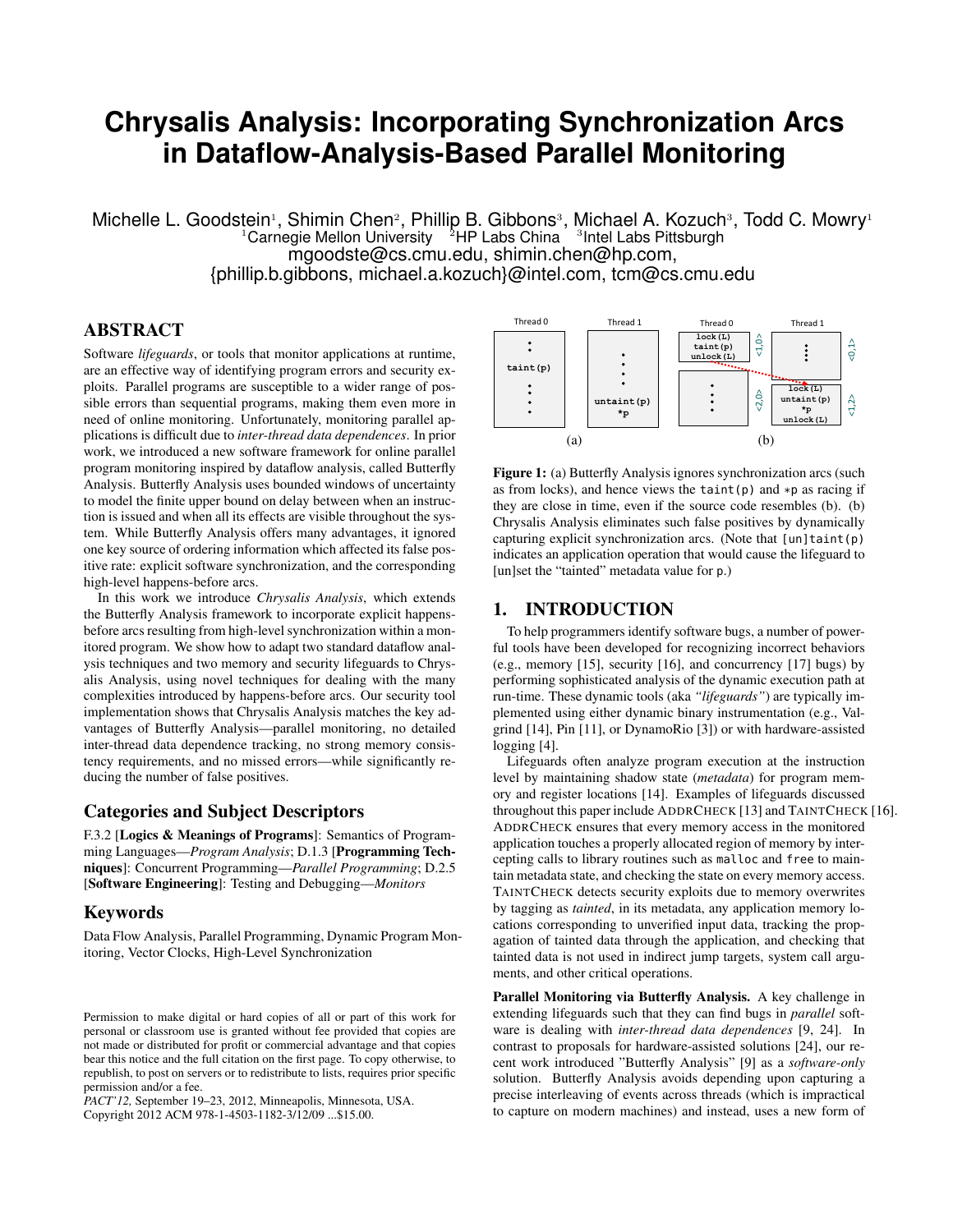Table 1: Comparison of Parallel Program Monitoring Solutions

|                        | Implementation<br>requirements |                                        | Analysis<br>supports             | Monitoring<br>precision    |      |
|------------------------|--------------------------------|----------------------------------------|----------------------------------|----------------------------|------|
|                        | Hardware<br>support            | Inter-thread<br>dependence<br>tracking | Weak<br>models of<br>consistency | s<br>ਫ਼<br>Gener<br>progra | ΘÙ   |
| ParaLog [24]           | Yes                            | Yes                                    | TSO only                         | high                       | high |
| Chrysalis Analysis     | No                             | No                                     | Yes                              | good                       | high |
| Butterfly Analysis [9] | No                             | No                                     | Yes                              | fair                       | fair |

dataflow-style analysis (inspired by *interval analysis* [21]) that automatically reasons about *bounded windows of uncertainty*. Such windows capture the fact that on modern machines there is an upper bound on the delay between when an instruction is issued and when all its effects are reflected system-wide. Thus, uncertainty concerning the relative ordering among events on different threads is limited to instructions issued within a bounded window of time of each other. In order to avoid considering a combinatorial explosion of potential orderings, Butterfly Analysis instead performs a new form of "closure" operation across sliding windows of uncertainty.

False Positives in Butterfly Analysis. While the dataflow-based approach of Butterfly Analysis offers many advantages (including a theoretically sound framework with no missed errors), one of the limitations of the original framework was that it ignored explicit software synchronization. Because Butterfly Analysis considers all possible instruction interleavings within each window of uncertainty, lifeguards can conservatively report an error based on a hypothetical ordering that can never arise due to synchronization operations. In Figure 1, for example, because the ordering  $untaint(p)$ ,  $taint(p)$ , \*p cannot be ruled out under Butterfly Analysis, a lifeguard would report the dereference of a possibly tainted pointer. Such *false positives* represent an additional burden on the application developer as error reports must be analyzed, true errors may be missed if they are lost in a large number of false positive messages, and developers may abandon the tool if the work required to process the false reports exceeds the tool's benefits.

Chrysalis Analysis: Adding Happens-Before Arcs to Butterfly Analysis. In this paper, we propose and evaluate *"Chrysalis Analysis,"* which is an extension of Butterfly Analysis that takes into account the dynamic happens-before constraints resulting from explicit software synchronization, thereby reducing the number of erroneous false positives, as illustrated in Figure 1(b). Integrating happens-before relationships into the Butterfly Analysis framework while retaining the elegance and efficiency of the original framework was a major challenge, due to the irregularities that this introduced, as will be described in detail in Section 3. This required generalizing the dataflow analysis mechanisms in the original framework (which were based on simple sliding windows spanning all the threads) to handle all the complexities introduced by partial orderings induced by happens-before arcs between pairs of threads.

Related Work. This work significantly extends our previous work on Butterfly Analysis [9], which we will review in more detail later in Section 2, making use of vector clocks to track synchronization events. Vector clocks [1, 5, 19] have been used in a number of data race detectors [2, 7, 8, 12, 18, 26]. For example, Flanagan and Freund proposed *FastTrack* [8], which primarily uses a compact representation to detect data races but still uses vector clocks to track lock and unlock operations. *FastTrack* achieves precision similar to full vector-clock based methods and performance similar to LockSet [17]. Muzahid *et al.* [12] divide thread execution into epochs to form a data race detector based on signatures, and use vector clocks to determine happens-before relationships. In contrast, Chrysalis Analysis is not simply a data race detector, but a general dataflow analysis framework for implementing a broad range of sophisticated lifeguards.

Prior work in adapting lifeguards to parallel applications falls into two categories: *synchronous*frameworks, where lifeguard metadata values are updated immediately when triggering application operations are encountered, and *non-synchronous*frameworks, where the metadata values are updated more lazily. The primary challenge with synchronous approaches (e.g., binary instrumentation [3, 11, 14]) is ensuring that the lifeguard metadata is updated atomically with the application data. Synchronous examples include Chung *et al.* [6], which relies on transactional memory and exhibits significant performance slowdowns, and FlexiTaint [22], which requires extensive hardware support. Non-synchronous approaches, such as Kannan [10] and ParaLog [24], focus on enabling a parallel lifeguard to reproduce the order of application events. While these designs provide good monitoring fidelity, they require hardware to monitor cache coherency and are unable to handle memoryordering models weaker than TSO [20].

Table 1 compares Chrysalis Analysis with Butterfly Analysis and ParaLog [24]. Compared to ParaLog, Chrysalis Analysis does not require special hardware support or a mechanism for tracking interthread memory dependences, and it can also handle weak memory consistency models. Compared to Butterfly Analysis, Chrysalis Analysis offers improved precision by not reporting errors that are precluded by software synchronization. In fact, when monitoring data-race-free parallel programs, the precision of Chrysalis Analysis should be comparable to ParaLog (because all valid orderings are accurately captured via happens-before arcs).<sup>1</sup> There is a trade-off, though, in obtaining this improved precision, as Chrysalis Analysis is somewhat slower than Butterfly Analysis.

Contributions. This paper makes the following contributions:

- We propose *Chrysalis Analysis*, which builds upon Butterfly Analysis to model the *happens-before* arcs from explicit synchronization, thereby increasing precision. While Butterfly Analysis supported only a very simple and regular concurrency structure of sliding windows across all threads, Chrysalis Analysis supports an arbitrarily irregular and asymmetric acyclic structure within such windows (making the analysis problem considerably more challenging).
- We present (sound) formalizations in the Chrysalis Analysis framework for reaching definitions, available expressions, and two well-studied lifeguards.
- In contrast to our prior work [9], we implemented a far more challenging lifeguard (TAINTCHECK, requiring not only dataflow analysis but also *inheritance* analysis whereby a single instruction is itself a transfer function) in both the Butterfly and Chrysalis Analysis frameworks to evaluate their precision.
- Our experimental results demonstrate a factor of 17.9x reduction in the number of false positives, while slowing down the lifeguard by an average of 1.9x.

# 2. BACKGROUND: BUTTERFLY ANALYSIS

Butterfly Analysis [9] is a parallel dataflow analysis framework supporting lifeguard analysis of parallel applications. Unlike traditional dataflow analysis, which performs static analysis on control flow graphs, Butterfly Analysis analyzes *dynamic* execution traces of instructions on different threads.

<sup>&</sup>lt;sup>1</sup>We assume explicit synchronization such as locks and barriers (tracked by Chrysalis Analysis) are used to prevent races.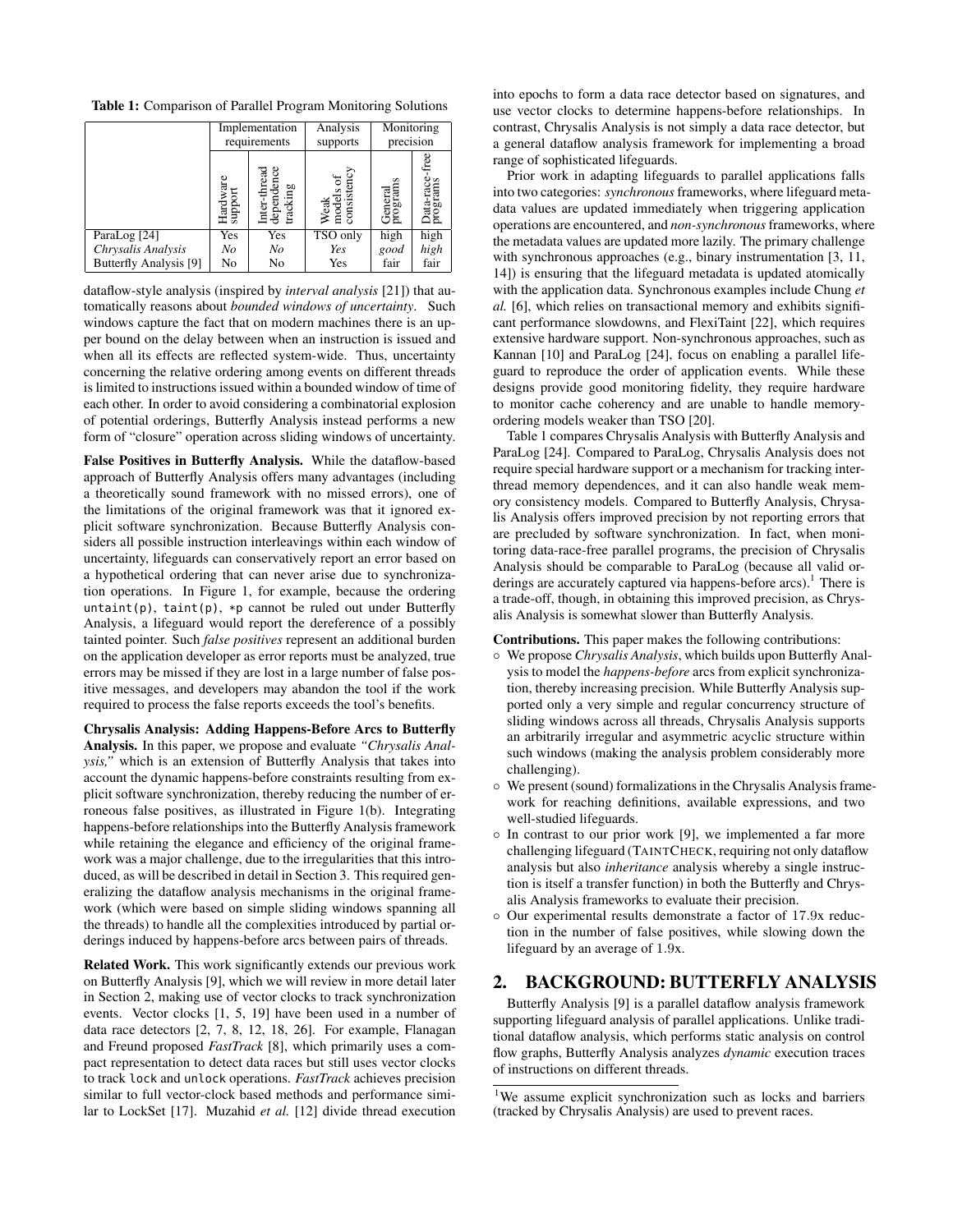

(b) Chrysalis Analysis

Figure 2: (a) Butterfly Analysis divides thread execution into *epochs*. A *block* is a thread-epoch pair. (b) Chrysalis Analysis incorporates high-level synchronization events by dividing blocks into *subblocks* based on the happens-before arcs (shown as dashed arrows) resulting from such events.

Insights and Structure of Butterfly Analysis. Butterfly Analysis is based on the observation that modern systems have only a finite amount of buffering. Even taking into account memory access latency, and store reorder buffer sizes, if two instructions are issued sufficiently "far apart" (meaning many instructions issued between them) then they could not have both been buffered within the system simultaneously. Butterfly Analysis leverages this observation *to extract a partial order of a parallel application's events without monitoring detailed inter-thread data dependence traffic.*

Butterfly Analysis achieves this goal by dividing execution time into epochs. The interval between issuing epoch boundaries is constructed to account for the reorder buffer, store buffer, memory latency and skew in delivering notice of an epoch change. Epoch boundaries are communicated to cores, using either a softwareonly token ring combined with a memory fence or a simple piece of hardware. Note that epoch boundaries need not be established instantaneously—the sole requirement is a guaranteed maximum skew among the times a given epoch boundary is established at every core.

Note that by construction, two instructions in *non-adjacent epochs* (i.e., epochs which do not share an epoch boundary) cannot interleave. This follows from how epochs are defined: instructions in non-adjacent epochs were already implicitly ordered by the system, as the earlier instruction must have committed, with any related store draining from the store buffer, before the later instruction was even issued. In Figure 2(a), instructions in epoch  $l-1$  must all have committed with any related store draining before any instruction in epoch  $l + 1$  is issued. This motivates the use of a 3-epoch sliding window in Figure 2(a); instructions separated by an epoch or more are automatically ordered.

On the other hand, instructions in *adjacent* epochs, i.e., epochs that share an epoch boundary, are assumed to be potentially concurrent when they are not in the same thread. For example, in Figure 2(a), epochs  $l - 1$  and l are adjacent, as are epochs l and  $l + 1$ . Figure  $2(a)$  depicts  $blocks^2$  of instructions for three epochs across seven threads, summarizing the potential concurrency with instructions by thread  $t$  in epoch  $l$  (labeled the **body** of the "butterfly"). Instructions in the body of the butterfly are concurrent with instructions in the wings, but ordered with respect to the head and tail, as intra-thread data dependences are still respected. In reality, epoch boundaries will be staggered due to skew in delivery latency, and blocks will be of somewhat varying sizes.

Two-Pass Lifeguard Analysis. Analysis proceeds one epoch at a time, using a sliding window of three epochs. Lifeguard threads, one per application thread, execute in parallel and lag at least two epochs behind the application threads. Unlike traditional dataflow analysis, Butterfly Analysis maintains global state to summarize earlier epochs that are no longer within the window. The *Strongly Ordered State (SOS)* represents the global metadata resulting from all instructions *executed at least two epochs prior* to epoch l. Each lifeguard thread operating on a butterfly also knows that the *head* has already executed relative to the *body* for its application thread (Figure 2(a)), and augment the SOS with this additional, locally known information to form their thread's *Local Strongly Ordered State (LSOS)*.

Analysis for a given epoch proceeds in two passes. In the first pass, each lifeguard thread performs dataflow analysis using only local events, and produces a summary or SIDE*-*OUT of lifeguardrelevant events. In the next phase, lifeguard threads compute the *meet* of these summaries to create the SIDE*-*IN. In the second pass, dataflow analysis is repeated, this time including the SIDE-IN, and lifeguard checks are performed. Finally, a summary of the entire epoch's execution is created, and used to update the SOS.

The events the dataflow analysis will track, the meet operation, the metadata format, and the checking algorithm are all specified by the lifeguard writer. Tolerating uncertainty introduces imprecision into the dataflow analysis. Our prior paper [9] proved that Butterfly Analysis does not miss any errors (zero *false negatives*), but it sacrifices precision in the form of *false positives* arising from the lack of a relative ordering among events within a sliding window.

# 3. OVERVIEW OF CHRYSALIS ANALYSIS

In this section, we introduce Chrysalis Analysis. We begin by motivating the utility of our analysis using simple examples, as well as showcasing the challenges we faced in generalizing Butterfly Analysis. Then, we introduce the new primitives that enable Chrysalis Analysis. Finally, we illustrate some of the major challenges in generalizing Butterfly Analysis to produce Chrysalis Analysis, namely maintaining global state and updating local state.

### 3.1 Adding Happens-Before Arcs: A Case Study

We begin with a few examples that illustrate the utility of our new primitives as well as the challenges that lie ahead.

Consider Figure 3(a). This shows a single thread's execution, where in one block it issues (an instruction that serves to) untaint  $(p)$ and in the next \*p. Any single-threaded analysis will conclude that at the point where \*p is dereferenced, p is untainted because only one thread was executing and that thread untainted p prior to dereferencing it as a pointer.

Now consider Figure 3(b). Here, we see Thread 1 issuing untaint(p); unlock(L). After Thread 1 unlocks L, Thread 0 is the next thread to

<sup>&</sup>lt;sup>2</sup>A block is specified by an epoch-thread tuple  $(l, t)$ .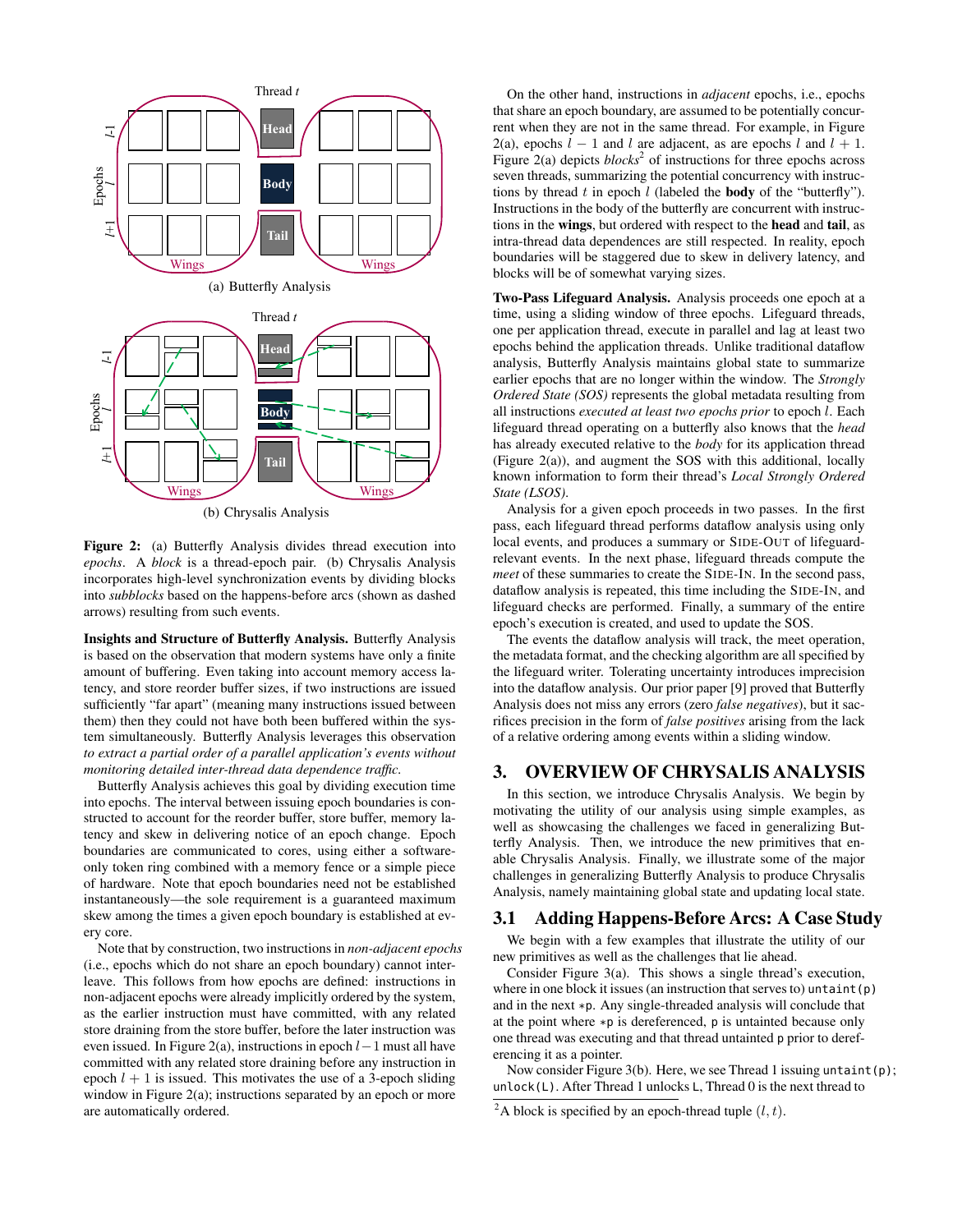

Figure 3: TAINTCHECK examples for dereferencing a pointer p. (a) In single-threaded execution, respect of intra-thread dependences implies p is untainted. (b) The synchronization between Thread 1 and Thread 0 means block  $b_3$  executes before block  $b_2$ . Since  $b_1$  does not assign to p, p is untainted. This is a win for Chrysalis Analysis. (c) Similar to (b), but now Thread 0 issues taint(p) in  $b_1$  concurrently with  $b_3$ . Conservative analysis means p must be treated as tainted. (d) Another win for Chrysalis Analysis. Each dereference of  $p$  in  $b_4$  and  $b_6$  is guaranteed to only see  $p$ as untainted.

acquire  $L (lock(L))$  and then issues \*p. In this case, the happensbefore relationship is not due to intra-thread data dependences but rather the synchronization on lock L. However, from the perspective of a lifeguard monitoring this program, Thread 1 issued untaint(p) before Thread 0 issued \*p; since no instructions in Thread 0 prior to \*p conflict, this analysis should be identical to case (a). This is true for Chrysalis Analysis, but not Butterfly Analysis.

Finally, consider Figure 3(c), which contains a data race. Thread 1 is still untainting p and releasing lock L immediately before Thread 0 dereferences p. However, we also see that block  $b_1$  in Thread 0, prior to issuing lock(L) in block  $b_2$ , issued taint(p) without holding lock L. To know whether the dereference of p is safe in Thread 0, the analysis needs to know whether p was tainted at the program point immediately prior. It knows that two things happened before the dereference: p was tainted by Thread 0, and p was untainted by Thread 1. However, *the ordering between these two operations remains unknown!* Figure 3(c) illustrates that extra happens-before information is not a panacea for all causes of imprecision. In this case, the lifeguard must behave conservatively, since the analysis cannot determine whether the taint(p) occurs before or after the untaint(p).

While incorporating happens-before arcs can significantly improve precision, it spoils the key ingredient underlying Butterfly Analysis, namely, that the simple "butterfly" of Figure 2(a) captured all the ordering information known to the lifeguard. Each of the steps in Butterfly Analysis' two-pass analysis exploits this regular structure in a fundamental way; and with happens-before arcs, this regularity no longer exists (see Figure 2(b)). Including additional partial ordering information, while making the analysis more precise, also makes the analysis much more difficult!

#### 3.2 Maximal Subblocks

Consider again Figures 3(b) and (c). In both cases, what allowed us to analyze these figures was the fact that the traces were divided at each lock or unlock call. This allowed us to reason that an entire section of the trace *happened before* another section. This motivates the following definition, based on the synchronization events currently tracked by our analysis. An execution trace for a thread is partitioned into *maximal subblocks* (*subblocks* for short) by breaking the trace (i) after the last instruction of an epoch, (ii) after each send, unlock, or barrier-wait call, and (iii) whenever the following instruction is a receive or lock call. $3$  This subdivision enables us to reason that entire maximal subblocks must have occurred before, after, or concurrent with other maximal subblocks. Note that the maximal subblocks are precisely the irregularity mentioned earlier. The number and size of maximal subblocks per thread, and per epoch, is based on the frequency and types of synchronization used by the application. This is illustrated in Figures 1(b) and 2(b).

Despite the introduction of subblocks, for ease of comparison, we will adopt the notation of Butterfly Analysis by referring to instructions based on their offset within blocks. Namely,  $(l, t, i)$ refers to the *i*th instruction in epoch  $l$  of thread  $t$ 's trace.

Next, we discuss how to determine, given two subblocks,  $b$  and  $b'$ , if  $b$  executed before, after, or concurrent with  $b'$ .

#### 3.3 Testing Ordering Among Subblocks

To test ordering between maximal subblocks, each maximal subblock b has an associated vector clock  $v(b)$ . Vector clocks have been used in many other works [1, 2, 5, 8, 19]; they are a natural distributed clock primitive. We are using them here to label individual subblocks based on synchronization events and epoch boundaries.<sup>4</sup> The addition of vector clocks and subblocks transforms the Butterfly Analysis diagram, shown in Figure 1(a), into Figure 1(b).

We modify the standard vector clock algorithm slightly. Let  $n$  be the number of threads. If  $v(b)[i]$  is the *i*th position in vector clock  $v(b)$ , then for  $0 \leq i < n$  we initially set  $v(b)[j] = 1$  if  $j = i$ and  $v(b)[j] = 0$  otherwise. For example, the second thread in a 3thread system would begin with vector clock  $< 0, 1, 0 >$ . Consider a send (equivalently, unlock L) from thread j to thread k. If  $v_i$  is thread j's current vector clock and  $v_k$  is thread k's current vector clock, then thread j will first bind  $v_j$  to  $v_{\text{send}}$ , which k will later receive. Then,  $v_i[j]$  is incremented, and a new maximal subblock begins in thread  $j$ . When thread  $k$  processes the associated receive (equivalently, lock L), it will set  $v_k[i] = \max\{v_{send}[i], v_k[i]\}$  for  $0 \leq i < n$  and then increment  $v_k[k]$ . The receive instruction in thread k begins a new maximal subblock.

On a barrier wait (assuming all  $n$  threads participate) let

$$
\forall i, 0 \leq i < n, v_{bar}[i] = v_i[i].
$$

Then, thread  $j$  updates its vector clock to be:

$$
\forall i \neq j, v_j[i] = v_{bar}[i], v_j[j] + +
$$

This is easily extended to work for a barrier of  $n' < n$  threads: Update  $v_j[i]$  only if both threads i and j were among the n' threads participating in the barrier.

It makes sense to include ordering information that Butterfly Analysis provides. After the second epoch, we can update vector clocks at epoch boundaries, since the ordering is always known

<sup>&</sup>lt;sup>3</sup>In the special case where the first instruction of an epoch is a receive or lock call, the first maximal subblock is considered empty and the second maximal subblock begins with the receive or lock, respectively.

<sup>&</sup>lt;sup>4</sup>We make the typical assumption that, even on relaxed memory consistency models, synchronization events such as lock, unlock and barrier-wait always carry an associated memory fence. Such a fence implies, for example, that all the effects of instructions before an unlock complete before the lock is released.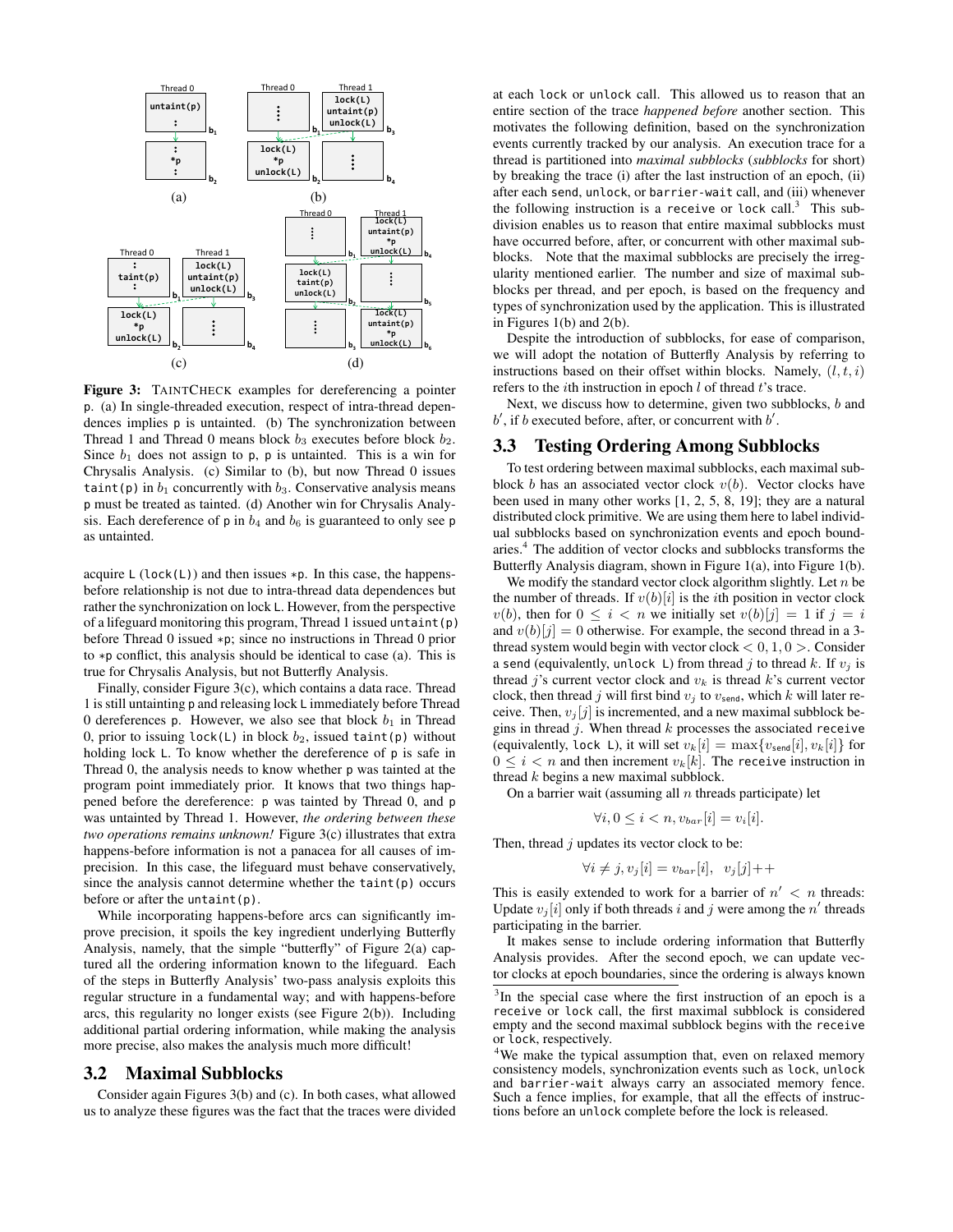when instructions are separated by at least an epoch. Epoch  $l$  treats a snapshot of the vector clocks available at the end of epoch  $l - 2$ as a barrier (call them  $v_{bar}^*$ ). While  $v_{bar}^*$  is calculated the same as  $v_{bar}$ , the update rule differs slightly:

$$
\forall i \neq j, v_j[i] = \max\{v_{bar}^*[i], v_j[i]\}, v_j[j] + +
$$

We can compare two vector clocks,  $v$  and  $v'$ , by comparing their components. Vector clock v happens before vector clock v' if  $\forall i, v[i] \leq v'[i] \wedge \exists j \text{ s.t. } v[j] < v'[j]$ . We indicate this relationship using  $v < v'$  or equivalently,  $v' > v$ . If  $v \nless v'$  and  $v' \nless v$ , then  $v$  and  $v'$  label *concurrent* maximal subblocks; we will denote this as  $v \sim v'$ .

We will use this terminology loosely. For instance, if  $(l, t, i)$ is an instruction in maximal subblock  $b$ , then we might talk about  $v(l, t, i)$  or  $v(b)$ , which are equivalent vector clocks.

### 3.4 Reasoning About Partial Orderings

Some new complexities arise when trying to reason about all the partial orderings which are consistent with Chrysalis Analysis. For instance, there can be an upwards arc from epoch  $l+1$  into epoch l, where a subblock in epoch  $l+1$  happens before a different subblock in epoch l. This is illustrated in Figure 2(b), where the last subblock in the body happens after a subblock in the rightmost thread in the wings. Once all the instructions in epoch  $l$  have executed, we also know that some of the instructions in epoch  $l+1$  have also executed, because there exists a maximal subblock in epoch  $l$  which happens after a maximal subblock in epoch  $l + 1$ . We call  $l^+$  the **extended** epoch of  $l$ , and define it to include all instructions in epoch  $l$ , as well as all instructions  $(l + 1, t, i)$  in epoch  $l + 1$  for which there is some subblock b in epoch l where  $v(l + 1, t, i) < v(b)$ .

We introduce the concept of a *valid vector ordering*, which extends Butterfly Analysis' *valid ordering* to incorporate happensbefore arcs. A valid ordering is any total sequential ordering of instructions consistent with both the intra-thread dependences and the ordering of instructions in non-adjacent epochs. This is too broad a set of orderings for Chrysalis Analysis to use because it includes orderings that violate the happens-before arcs captured by our vector clocks. To capture the more restricted set of orderings, we define valid vector orderings:

DEFINITION 3.1.  $O_l$  *is a valid vector ordering (VVO) if:* ◦ BACKWARDS COMPATIBLE

O<sup>l</sup> *restricted to epochs* [0, l] *and ignoring happens-before arcs is a valid ordering.*

 $\circ$  Includes all instructions through epoch  $l^+$ 

*All instructions from epochs* 0 *to* l *are included, as well as those instructions from epoch*  $l + 1$  *that belong to*  $l^+$ *, with no instructions from epochs*  $> l + 1$  *included.* 

◦ RESPECTS HAPPENS-BEFORE

*If*  $v(l, t, i) < v(l', t', i')$ , instruction  $(l, t, i)$  appears before in*struction*  $(l', t', i')$  *in*  $O_l$ *.* 

### 3.5 Challenge: Maintaining Global State

As in Butterfly Analysis, Chrysalis Analysis requires global state because the analysis only proceeds over a sliding window of execution. Butterfly Analysis made simplifying assumptions that allowed it to symmetrically reason about each butterfly in parallel. For instance, consider the traces depicted in Figure 3(d). In Butterfly Analysis, the dashed happens-before arcs (from synchronization) are ignored. Suppose this all occurred within the same epoch l. Both subblocks  $b_4$  and  $b_6$  would conservatively reason that p was tainted before the dereference, as it was possible that the taint $(p)$ occurred between the untaint(p) and  $*p$ . However, that taint(p) is issued only once, whereas Thread 1 issues untaint(p) twice! It was impossible for both dereferences of p to be against a tainted pointer, and also have p tainted at the end of epoch l. However, Butterfly Analysis would have summarized this epoch with p tainted.

Once Chrysalis Analysis adds the happens-before (dashed) arcs in Figure 3(d), it is clear not only that each  $\ast p$  is to untainted data, but also that at the end of the epoch, p is untainted. This requires epoch-level summarization to consider the happens-before arcs. Summarizing an "epoch" in Chrysalis Analysis will also mean summarizing the extended epoch. Suppose alternatively that subblocks  $b_2$  and  $b_3$  were instead in epoch  $l + 1$ , while all other subblocks were in epoch l as before;  $b_2$  now belongs to  $l^+$ , and we still conclude that after all instructions in  $l^+$  have executed, p is untainted and we update the global state (SOS) accordingly.

# 3.6 Challenge: Updating Local State

Once again, consider Figure 3(d). As stated earlier, the second pass for Butterfly Analysis was entirely in parallel, because there were no additional happens-before arcs. Chrysalis Analysis wishes to improve on this imprecision. As the second pass of the analysis proceeds, at each entry point to a new maximal subblock Chrysalis Analysis must wait for all of its direct parents (those subblocks with a happens-before arc pointing to it) to finish their second pass before beginning. This makes the analysis aware, for example, that  $b_2$ 's taint of p was prior to  $b_6$ , and hence  $b_6$ 's subsequent issue of untaint(p) made \*p safe.

To do this analysis correctly, it is important to note that each direct parent takes on a role analogous to the head in Butterfly Analysis. However, now we can have multiple "heads", arising either due to explicit synchronization or intra-thread sequential semantics. The parents are unlikely to be ordered themselves. Just as in Figure 3(c), we will need to conservatively reason about instructions that executed prior to a subblock. This will lead to our treating the local state (LSOS) more as a dataflow problem and less as pure state. We will conduct a "meet" at subblock entry points of the incoming GEN and KILL sets we define in the sections that follow.

# 4. REACHING DEFINITIONS

In this section, we will show how to extend Reaching Definitions, a classical dataflow analysis problem, to Chrysalis Analysis. We will begin by showing how to define generating and killing definitions at the instruction, subblock and epoch level, as well as showing how to compute the Side-In and Side-Out primitives. Then we will show how to update both the Strongly Ordered State (SOS) and the Local Strongly Ordered State (LSOS), and present the twopass algorithm for reaching definitions. Throughout the section, we will prove key properties of our definitions, showing that Chrysalis Analysis will not "miss an error" (meaning, it will never claim a definition  $d$  does not reach a program point  $p$  when there was a way for that to happen). Later in Section 5 we will give an example lifeguard, TAINTCHECK, based on reaching definitions. Extensions of Chrysalis Analysis to Available Expressions, another classical dataflow analysis problem, and ADDRCHECK, a memory lifeguard, appear in Appendices A and B, respectively.

### 4.1 Gen and Kill equations

We begin by defining GEN and KILL at all granularities, represented by  $\mathcal G$  and  $\mathcal K$ , respectively.

**Instruction-Level.** Let  $\mathcal{G}_{l,t,i} = \{d\}$  if  $(l, t, i)$  generates d. Let  $\mathcal{K}_{l,t,i} = \{d | (l,t,i)$  kills d}.

Maximal Subblock-Level. We often wish to refer to a maximal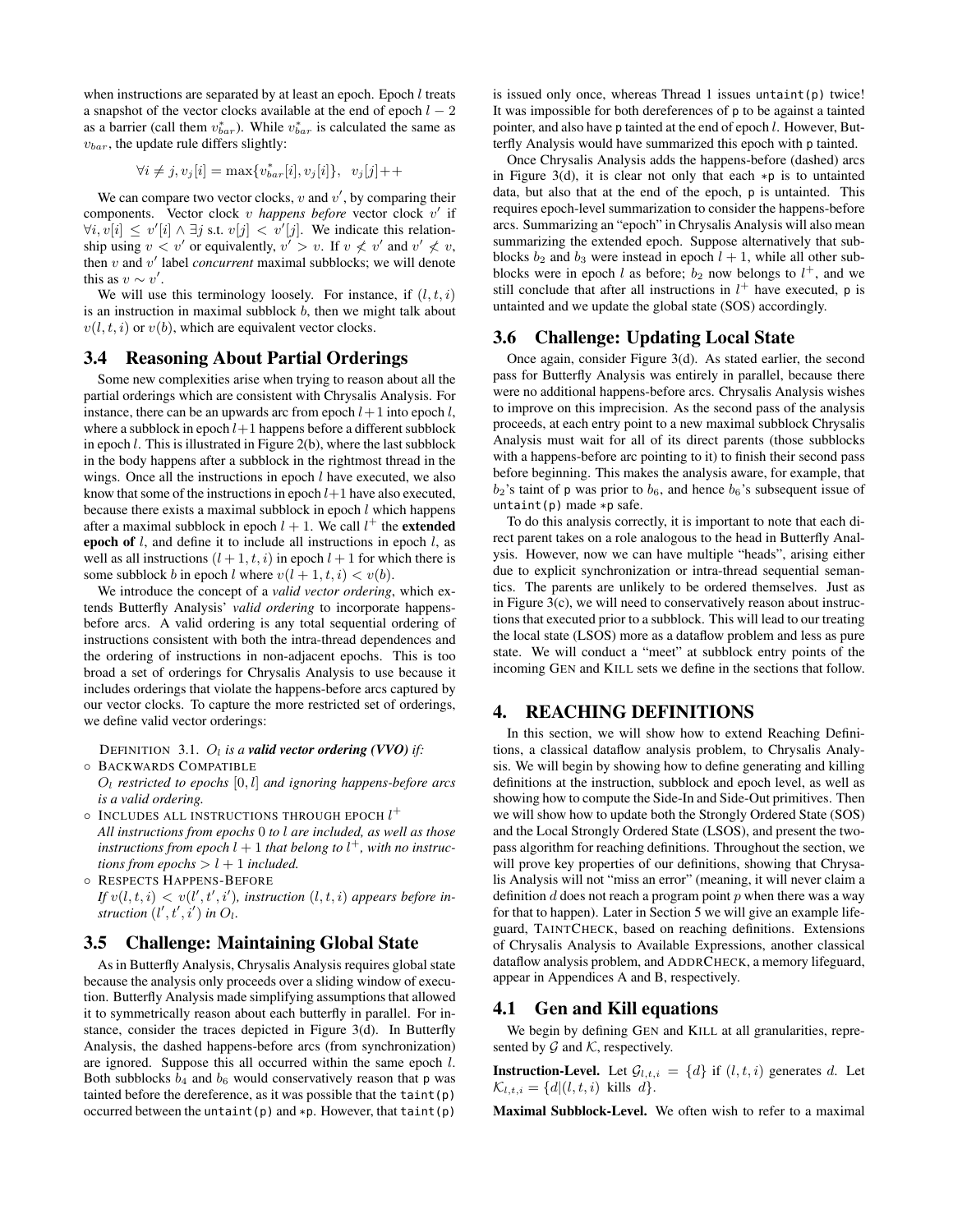subblock b as  $(l, t, (i, j))$ , meaning it is composed of instructions  $(l, t, i)$  through  $(l, t, j)$ . If  $b = (l, t, (i, j))$  then:

$$
\mathcal{G}_b = \mathcal{G}_{l,t,(i,j)} = \mathcal{G}_{l,t,j} \cup (\mathcal{G}_{l,t,(i,j-1)} - \mathcal{K}_{l,t,j}) \mathcal{K}_b = \mathcal{K}_{l,t,(i,j)} = \mathcal{K}_{l,t,j} \cup (\mathcal{K}_{l,t,(i,j-1)} - \mathcal{G}_{l,t,j})
$$

with  $\mathcal{G}_{l,t,(i,i)} = \mathcal{G}_{l,t,i}$  and  $\mathcal{K}_{l,t,(i,i)} = \mathcal{K}_{l,t,i}$  as base cases to the recursion. These are the standard flow equations for GEN and KILL, defined now over maximal subblocks.

Side-Out and Side-In (Per Subblock). In generalizing Butterfly Analysis' treatment of Side-Out and Side-In, we must take into account the additional information provided by the vector clocks. It now makes sense to consider Side-Out and Side-In per maximal subblock b, rather than per block  $(l, t)$ . In the event that there are no happens-before arcs, the subsequent equations are equivalent to the original Butterfly Analysis equations for Side-Out and Side-In. For maximal subblocks b and b', where  $b = (l, t, (j, k))$ , the new equations for GEN-SIDE-OUT and GEN-SIDE-IN are:

$$
Gen-SIDE-OUTb = \bigcup_{j \le i \le k} \mathcal{G}_{l,t,i}
$$
  
Gen-SIDE-IN<sub>b</sub> = 
$$
\bigcup_{\{b'|v(b') \sim v(b)\}} \overline{Gen-SIDE-OUT_{b'}}
$$

Epoch-Level. We will define three useful sets, AFTER, MB and NBEFORE, and use them to define  $\mathcal{G}_l$  and  $\mathcal{K}_l$  for an epoch l. If b is a maximal subblock in  $l^+$  (the extended epoch of l), then:

$$
MB_l = \{b|b \text{ is a maximal subblock in epoch } l\}.
$$
  
 
$$
AETER_b = \{b'|b' \in MB_{l^+} \text{ and } v(b) < v(b')\}
$$
  
 
$$
NBEFORE_b = \{b'|b' \in (MB_{l-1} \cup MB_{l^+}) \land
$$
  
 
$$
(v(b) \sim v(b') \lor v(b) < v(b'))\}
$$
  
 
$$
G_l = \bigcup_{\{b|b \in MB_{l^+}\}} (G_b - \bigcup_{b' \in AETER_b} K_{b'})
$$
  
 
$$
\mathcal{K}_l = \bigcup_{\{b|b \in MB_{l^+}\}} (K_b - \bigcup_{\{b'|b' \in NBERORE_b\}} G_{b'})
$$

LEMMA 1. If there exists a valid vector ordering (VVO)  $O_l$  of *the instructions in*  $l^+$  *such that*  $d \in \mathcal{G}(O_l)$  *then*  $d \in \mathcal{G}_l$ *.* 

PROOF.  $d \in \mathcal{G}(O_l)$  implies that there exists an instruction  $(l, t, i)$ <sup>5</sup> in the total order  $O_l$  such that  $(l, t, i)$  generates d and no subsequent instruction kills  $d$ . Let  $b$  be the maximal subblock containing  $(l, t, i)$ . By the definition of VVO, there is no instruction  $(l', t', i')$ that kills d such that either  $v(l, t, i) < v(l', t', i')$  or  $(l, t, i)$  is before  $(l', t', i')$  in the same block b. Thus,  $d \in \mathcal{G}_b$  (by construction) and  $d \notin \bigcup_{b' \in \text{AFFER}_b} \mathcal{K}_{b'}$ , implying  $d \in \mathcal{G}_l$ .

LEMMA 2. If  $d \in \mathcal{K}_l$ , then no valid vector ordering O of the *instructions in epochs*  $l - 1$  *through*  $l^+$  *exists such that*  $d \in \mathcal{G}(O)$ *.* 

PROOF. If  $d \in \mathcal{K}_l$ , then by definition there exists a maximal subblock b such that  $d \in \mathcal{K}_b$  and for all maximal subblocks b' such that  $v(b) \sim v(b')$  or  $v(b) < v(b')$ ,  $d \notin \mathcal{G}_{b'}$ . Let  $(l, t, k)$  be the last instruction in b that kills  $d; d \in \mathcal{K}_b$  implies that no instruction in b after  $(l, t, k)$  generates d. (Due to data dependences, kills and generates of d are strictly ordered within a subblock.)

Consider any VVO  $O$  of the instructions in epochs  $l - 1$  through  $l^+$ . By the definition of VVO, the only instructions following  $(l, t, k)$ in  $O$  that can kill or generate  $d$  are those belonging to any maximal subblock  $b'$  that is concurrent or occurs strictly after  $b$ . As argued above,  $d \notin \mathcal{G}_{b'}$ , implying either (i) b' never generates d or (ii) any generation of d in  $b^7$  is followed by a subsequent kill of d also in  $b^7$ , which would be reflected in  $O$ . Thus, any generation of  $d$  in  $O$  either occurs strictly before  $(l, t, k)$ , or else is followed by a kill of d; either way, d does not reach the end of O. Hence,  $d \notin \mathcal{G}(O)$ .  $\square$ 

# 4.2 Strongly Ordered State

As in Butterfly Analysis, Chrysalis Analysis uses the epochlevel summaries  $\mathcal{G}_l$  and  $\mathcal{K}_l$  to compute the Strongly Ordered State (SOS). This equation is unchanged from Butterfly Analysis; all the changes are in the generalization of  $\mathcal{G}_l$  and  $\mathcal{K}_l$ .

$$
SOS0 = SOS1 = \varnothing
$$
  

$$
SOSl = \mathcal{G}_{l-2} \cup (SOSl-1 - \mathcal{K}_{l-2}) \ \forall l \ge 2
$$

The following theorem proves that if there exists any VVO such that a definition  $d$  reaches the end of  $l$  epochs, then it will be in  $SOS<sub>l+2</sub>$ .

THEOREM 3. If there exists a valid vector ordering  $O_l$  of the in*structions in epochs*  $[0, l^+]$  *such that*  $d \in \mathcal{G}(O_l)$  *then*  $d \in SOS_{l+2}$ *.* 

PROOF. Our proof will proceed by induction on  $l$ . In the base case of  $l = 0$ , we have  $SOS<sub>l+2</sub> = \mathcal{G}_0$  by an application of Lemma 1. Now assume that the lemma is true for all  $l \, < \, k$ , and show for  $l = k$ . Suppose  $d \in \mathcal{G}(O_l)$ . As in Lemma 1, by the definition of VVO, there exists an instruction  $(\tilde{l}, \tilde{t}, \tilde{i})$  in  $O_l$  generating d such that no subsequent instruction kills d. In particular,  $\forall (l', t', i')$ where  $v(\tilde{l}, \tilde{t}, \tilde{i}) < v(l', t', i'), d \notin \mathcal{K}_{l', t', i'}$ . There are two cases:

- $\tilde{l} \geq l$ : Let b be the maximal subblock containing instruction  $(\tilde{l}, \tilde{t}, \tilde{i})$ . No subsequent instruction in b can kill d. Thus,  $d \in \mathcal{G}_b$  and b belongs to  $l^+$ , which implies  $d \in \mathcal{G}_l$ . Hence,  $d \in SOS_{l+2}$ by definition.
- $\tilde{l} < l$ : Because, as argued above, there is no kill ordered after  $(\tilde{l}, \tilde{t}, \tilde{i})$ , we have that  $d \notin \mathcal{K}_l$  and there exists a VVO  $O_{l-1}$  of the instructions in epochs  $[0,(l-1)^+]$  such that  $d \in \mathcal{G}(O_{l-1})$ . Applying the inductive hypothesis, we have that  $d \in SOS_{l+1}$ . Thus,  $d \in SOS_{l+1} - \mathcal{K}_l$ , implying  $d \in SOS_{l+2}$ .  $\Box$

# 4.3 Local Strongly Ordered State

Once we have computed the SOS, the next step is to calculate the Local Strongly Ordered State (LSOS). As mentioned in Section 3.6, we face a few challenges in generalizing Butterfly Analysis' LSOS update rule. Butterfly Analysis proposed an equation for calculating the LSOS from the body (block  $(l, t)$ ) based on the SOS, and the G and K from the head (block  $(l - 1, t)$ ):

Butterfly Analysis: 
$$
\text{LSOS}_{l,t} = \mathcal{G}_{l-1,t} \cup (\text{SOS}_l - \mathcal{K}_{l-1,t}) \cup \{d | d \in \text{SOS}_l \land d \in \mathcal{K}_{l-1,t} \land \exists t' \neq t \text{ s.t. } d \in \mathcal{G}_{l-2,t'}\}
$$

This rule took advantage of a specialized structure that does not hold in Chrysalis Analysis. First, there was only one head, or direct predecessor, for any block, so  $\mathcal{G}_{l-1,t}$  and  $\mathcal{K}_{l-1,t}$  are easily directly referenced. Second, removing a definition  $d \in \mathcal{K}_{l-1,t}$  from SOS<sub>l</sub> was incorrect if another thread  $t'$  had actually generated  $d$  in epoch  $l - 1$  or  $l - 2$ ; only  $l - 2$  had to be directly added back in, because everything in epoch  $l - 1$  was part of the GEN-SIDE-IN<sub>l,t</sub>. The union of the final set fixed the accuracy of the LSOS, but at the price of a deviation from the standard  $OUT = GEN \cup (IN - KILL)$ formulation.

Chrysalis Analysis must anticipate the possibility of a more generalized structure, where subblocks have multiple direct parents, which may all execute before a particular subblock  $b$ , but not necessarily be totally ordered amongst themselves. This is illustrated in Figure 3(c), where  $b_1$  and  $b_3$  both occur before  $b_2$  but the taint status of  $p$  is uncertain (conservatively, tainted) before  $b_2$ . Dataflow analysis provides a natural way of handling such effects: the meet operator.

Our solution for Chrysalis Analysis will involve representing the local differences applied to the SOS as transfer functions. We will

<sup>&</sup>lt;sup>5</sup> Actually, the instruction must exist in  $l^+$ , not just in l. For simplicity of exposition, we chose to use  $l$ .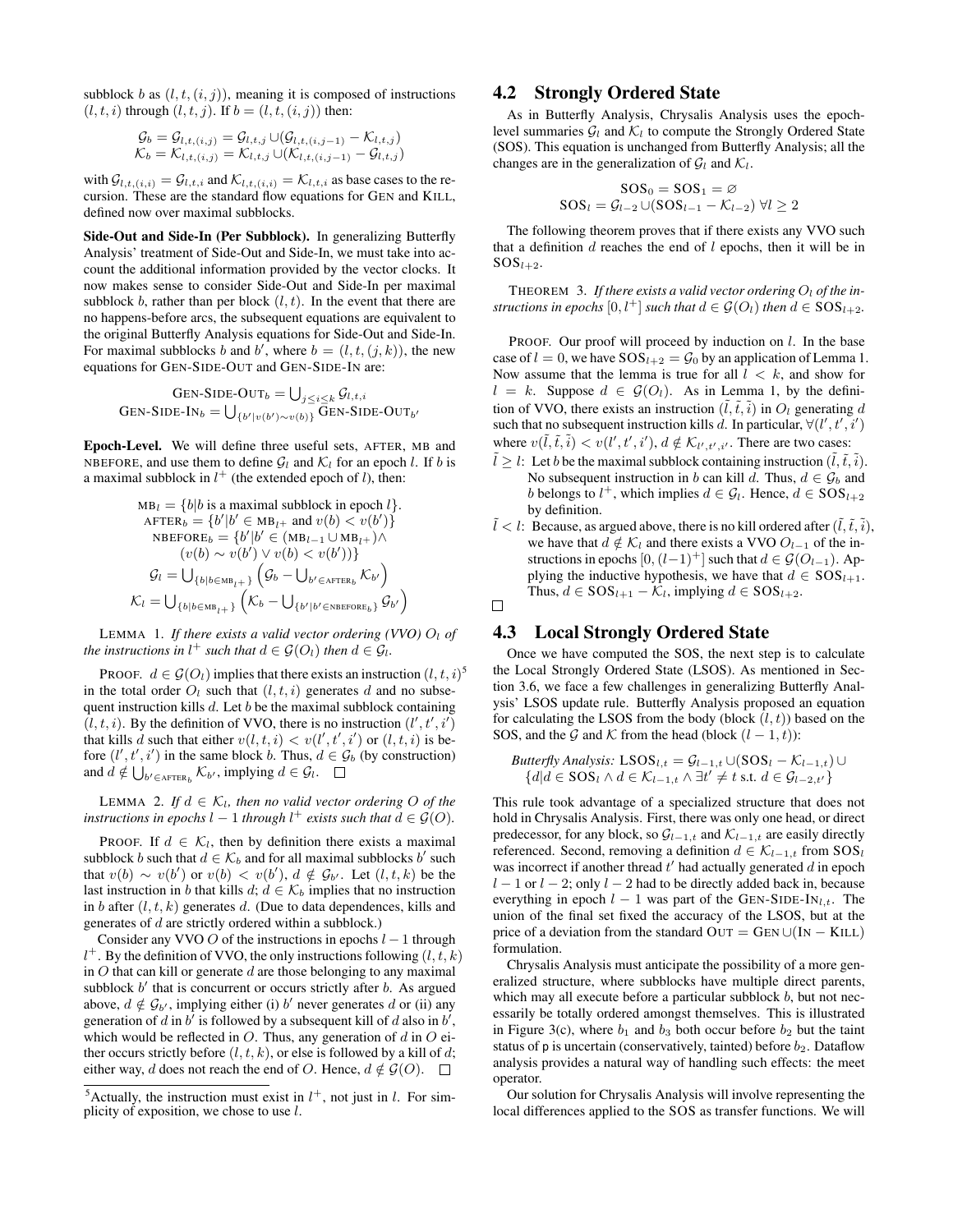use IN<sup>G</sup> and OUT<sup>G</sup> for GEN difference, and IN<sup>K</sup> and OUT<sup>K</sup> for KILL. Furthermore, we will present a way of calculating the LSOS from the SOS that will use the OUT =  $GEN \cup (IN - KILL)$  structure, where  $IN = SOS<sub>l</sub>$  and  $OUT = LSOS<sub>b</sub>$ , without involving extra sets.

The rest of the section focuses on the program point immediately before a maximal subblock  $b$ . For instructions on the "interior" of  $b$ , we can use standard dataflow analysis techniques to update the intermediate state, *i.e.*, LSOS<sub>l,t,i+1</sub> =  $\mathcal{G}_{l,t,i} \cup (LSOS_{l,t,i} - \mathcal{K}_{l,t,i}).$ We only require a more general solution to the entry points of maximal subblocks. The meet operator  $(\bigcap)$  for reaching definitions in Chrysalis Analysis is union  $($   $\bigcup$ ).

#### LSOS: Representing GEN As Transfer Functions.

The LSOS transfer functions focus on the sliding window of epochs  $l-1$  through  $l+1$ . Let  $MB_{[l_1,l_2]} = \bigcup_{l_1 \leq l_i \leq l_2} MB_{l_i}$ . Then, we define  $HB(b)$ :

$$
HB(b) = \{b'|v(b') < v(b) \text{ where } (b' \in MB_{[l-1,l+1]}) \lor (b' \in MB_{l-2} \land \exists b'' \in MB_{l-1} \text{ such that } v(b'') < v(b'))\}
$$

for maximal subblocks  $b$  and  $b'$ . Note that this captures all maximal subblocks  $b'$  that happen before  $b$  and are within the 3 epoch sliding window, as well as including those subblocks in epoch  $l - 2$  that have predecessors in epoch  $l - 1$ .

For the LSOS, we define  $\mathcal{G}_b$  and  $\mathcal{K}_b$  to be the standard dataflow formulations of  $G$  and  $K$  over a maximal subblock b, restricted to the sliding window of epochs  $l-1$  through  $l+1$ . Define pred(b) to be the set of maximal subblocks  $b' \in HB(b)$  such that either (i)  $b'$  is the immediate predecessor of  $b$  in thread  $t$  or (ii) the first instruction of b receives a send from (equivalently, locks an unlock by) the last instruction of  $b'$ . Barriers are an all-to-all send/receive. Then we can define the OUT and IN formulas for GEN:

$$
OUT_b^{\mathcal{G}} = \mathcal{G}_b \cup (IN_b^{\mathcal{G}} - \mathcal{K}_b)
$$
  
\n
$$
IN_b^{\mathcal{G}} = \begin{cases} \varnothing & \text{if } b \text{ is a thread's 1st subblock at level } l - 1 \\ \prod_{b' \in \text{pred}(b)} \text{OUT}_{b'}^{\mathcal{G}} & \text{otherwise} \end{cases}
$$

The following establishes the correctness of this formulation:

LEMMA 4. *If there exists a valid vector ordering* O *of the instructions in* HB(*b*) *such that*  $d \in \mathcal{G}(O)$  *then*  $d \in IN_{b}^{\mathcal{G}}$ .

PROOF. Suppose HB(b) is not empty and  $d \in \mathcal{G}(O)$ . As in earlier proofs, the definition of VVO implies that there exists in O an instruction  $(l', t', j')$  that generates d in a maximal subblock  $b'$ , such that no subsequent instruction kills  $d$ , and in particular, ∀ maximal subblocks  $\tilde{b} \in \text{HB}(b)$  with  $v(b') < v(\tilde{b})$ , we have  $d \notin \mathcal{K}_{\tilde{b}}$ . It follows that  $d \in \mathcal{G}_{b'}$ , and hence  $d \in \text{OUT}_{b'}^{\mathcal{G}}$ . Moreover, since  $d \notin \mathcal{K}_{\tilde{b}}$  and  $\tilde{b}$  is not the first subblock for its thread at level  $l - 1$ , we have that  $d \in \text{OUT}_{\tilde{b}}^{\mathcal{G}}$  for all such  $\tilde{b}$ .

If  $b' \in \text{pred}(b)$ , then by the definition of  $\text{IN}_{b}^{\mathcal{G}}$  and the fact that b is not the first subblock for its thread at level  $l - 1$ , we have  $d \in \text{IN}_{b}^{\mathcal{G}}$ . If  $b' \notin \text{pred}(b)$ , then  $b' \in \text{HB}(b)$  implies that there exists  $a \tilde{b} \in \text{pred}(b)$  such that  $v(b') < v(\tilde{b})$ . As argued above,  $d \in \text{OUT}_{\tilde{b}}^{\mathcal{G}}$ , and hence  $d \in \text{IN}_{b}^{\mathcal{G}}$ .

 $IN_b^{\mathcal{G}}$  captures the set of local GEN differences to reflect in the LSOS at the entry point to  $b$ , i.e., definitions from instructions that executed before b but may not be in the SOS.

#### LSOS: Representing KILL As Transfer Functions.

The formula for  $\text{OUT}_{b}^{\mathcal{K}}$  is similar to the formula for  $\text{OUT}_{b}^{\mathcal{G}}$ :

$$
OUT_b^{\mathcal{K}} = \mathcal{K}_b \cup (IN_b^{\mathcal{K}} - \mathcal{G}_b).
$$

Recall that the meet function  $\bigcap$  is still union, even though we are combining kill sets.

In defining  $IN_b^{\mathcal{K}}$ , it helps to have the following set:

$$
\text{DEL-INK}_{b'} = \{b''|(v(b'') \sim v(b')) \vee ((v(b') < v(b'')) \wedge (v(b) \nless v(b'')))\}
$$
\n
$$
\text{IN}_{b}^{\mathcal{K}} = \begin{cases} \varnothing & \text{if } b \text{ is a thread's 1st subblock at level } l - 1\\ \bigcap_{b' \in \text{pred}(b)} (\text{OUT}_{b'}^{\mathcal{K}} - \text{(U}_{b'' \in \text{DEL-INK}_{b'}} \text{GEN-SIDE-OUT}_{b''})) & \text{otherwise} \end{cases}
$$

LEMMA 5. If  $d \in \text{IN}_{b}^{\mathcal{K}}$  then  $\forall$  valid vector orderings O com*posed solely of all instructions from maximal subblocks* b 0 *such that*  $v(b') < v(b), d \notin \mathcal{G}(O)$ .

**PROOF.** If  $d \in \text{IN}_{b}^{\mathcal{K}}$  then  $\exists b' \in \text{pred}(b)$  such that  $d \in \text{OUT}_{b'}^{\mathcal{K}}$ and  $\forall b''$  such that b'' is concurrent with b' or b'' occurs after b' but not after  $b, d \notin$  GEN-SIDE-OUT<sub>b</sub><sup>11</sup>.

Consider any O, restricted to subblocks that occur before b. It must have a nonempty suffix S beginning with an instruction  $(l', t', i')$ that is the last kill of  $d$  in  $b'$ . By the definition of VVO, the remaining instructions in  $S$  must either be concurrent with  $b'$  or happen after—precisely the set encapsulated by  $DEL-INK_{b'}$ . By construction, if  $d \in \text{OUT}_{b'}^{\mathcal{K}} - (\bigcup_{b'' \in \text{DEL-INK}_{b'}} \text{GEN-SIDE-OUT}_{b''})$  then  $d \notin$  GEN-SIDE-OUT<sub>b</sub><sup>1</sup></sub> for all  $b'' \in$  DEL-INK<sub>b</sub><sup>1</sup>, meaning no later instruction in S can define d. Thus, since  $d \in \mathcal{K}(S)$  for a nonempty suffix S implies  $d \in \mathcal{K}(O)$ , we have that  $d \notin \mathcal{G}(O)$ .  $\square$ 

Creating LSOS. We now have all the building blocks we need to adjust the formula for calculating LSOS at subblock entry points. If  $b = (l, t, (i, j))$  is a maximal subblock, let LSOS<sub>b</sub> indicate the LSOS at the entry to block b, namely,  $LSOS_{l,t,i}$ . Then  $LSOS_b =$  $\text{IN}_{b}^{\mathcal{G}} \cup (\text{SOS}_{l} - \text{IN}_{b}^{\mathcal{K}}).$ 

THEOREM 6. *If* ∃ *a valid vector ordering* O *of the instructions from epochs*  $[0,(l-2)^+]$  *and* HB(b) *such that*  $d \in \mathcal{G}(O)$ *, then*  $d \in$  LSOS<sub>b</sub>.

PROOF. The proof follows from a straightforward extension of Lemma 4. Instead of limiting ourselves to an ordering of instructions in HB(b), we consider all instructions from epochs [0,  $(l (2)^+$  and HB(b). Then if the instruction  $(l', t', i')$  generating d has  $l' > l - 2$ , Lemma 4 dominates. Otherwise, it is still the case the d is not in a later kill set (represented by  $\text{IN}_{b}^{\mathcal{K}}$ ). If we restrict the ordering to the first  $[0,(l - 2)^+]$  epochs, this is the same as the proof that  $d \in SOS_l$  (Theorem 4.2), so  $d \in SOS_l - IN^{\mathcal{K}}_b$ .

#### 4.4 In and Out Functions

We now consider what each instruction will compute for its IN and OUT functions. For an instruction  $(l, t, i)$  that belongs to maximal subblock  $b = (l, t, (j, j'))$ :

$$
IN_{l,t,i} = GEN-SIDE-IN_b \bigcup LSOS_{l,t,i} OUT_{l,t,i} = G_{l,t,i} \bigcup (IN_{l,t,i} - \mathcal{K}_{l,t,i})
$$

#### 4.5 Applying the Two-Pass Algorithm

Reaching Definitions in Chrysalis Analysis, like in Butterfly Analysis, is implemented as a two-pass algorithm. In the first pass,  $\mathcal{G}_b$ ,  $\mathcal{K}_b$  and GEN-SIDE-OUT<sub>b</sub> are calculated. Once all threads finish the first pass, the second pass can begin. The second pass must respect the happens-before arcs; if subblock b' in thread  $\hat{t}$  is an immediate predecessor of subblock b in thread t, thread t cannot calculate  $\text{IN}_{b}^{\mathcal{G}}$ or  $\text{IN}_{b}^{\mathcal{K}}$  until the second pass of b' has completed and  $\text{OUT}_{b}^{\mathcal{G}}$  and  $\text{OUT}_{b}^{\mathcal{K}}$  are available. This means the  $LSOS_{b}$  cannot be computed until just before the start of the second pass for subblock  $b$ . Once all threads have completed the second pass, it is safe to update the SOS.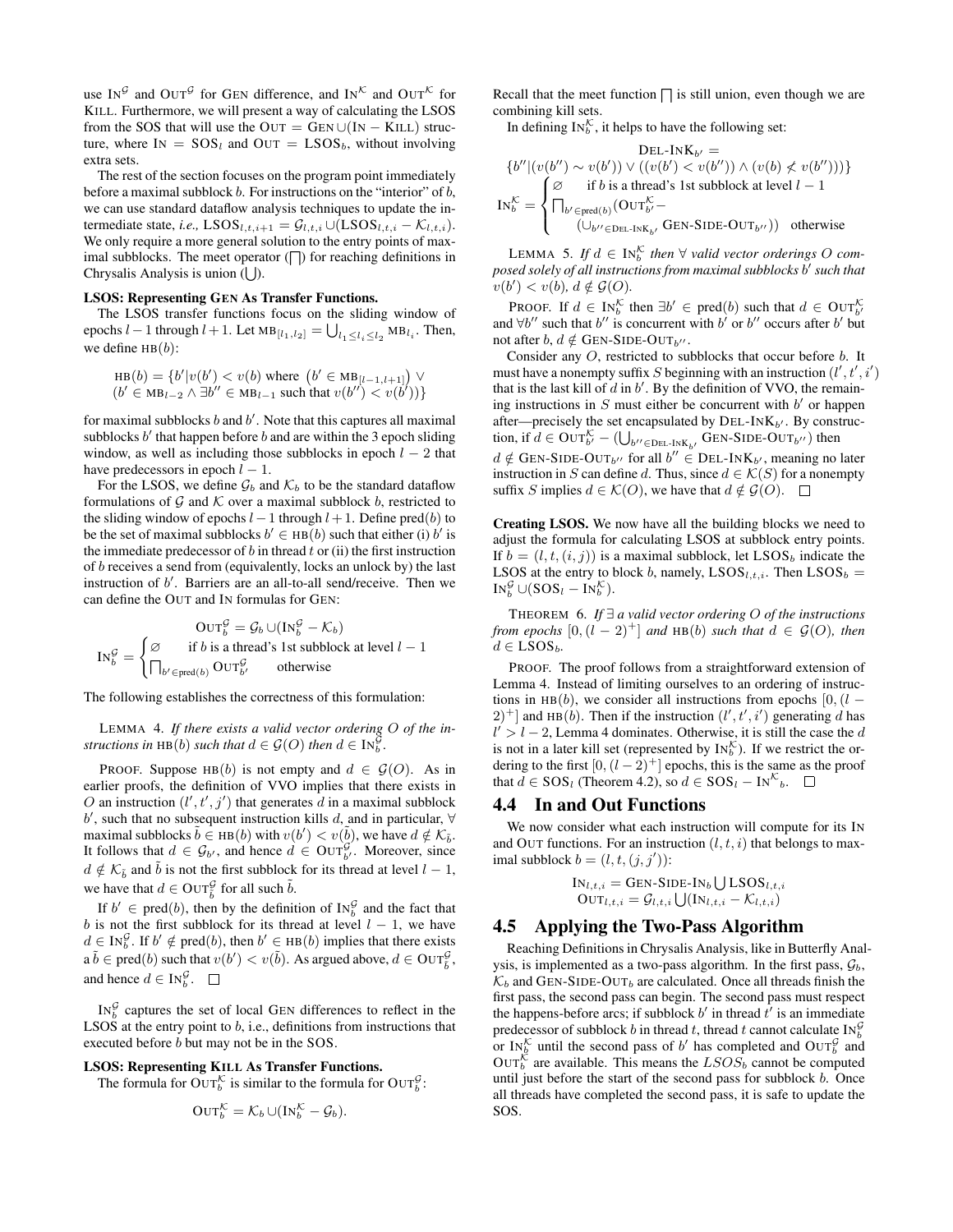# 5. TAINTCHECK

As in Butterfly Analysis, we build the Chrysalis Analysis extension of TAINTCHECK on top of reaching definitions. TAINT-CHECK presents a unique challenge, as it incorporates not only dataflow but also *inheritance*. Instead of definitions, expressions, or addresses, a particular  $G_{l,t,i}$  is actually a transfer function. An instruction can either taint a memory location  $x$ , untaint a memory location  $x$ , be a unary operation on some location  $a$  or a binary operation on locations a and b. More formally, as in Butterfly Analysis, define  $\mathcal{G}_{l,t,i}$  as:

$$
\mathcal{G}_{l,t,i} = \begin{cases} (x_{l,t,i} \leftarrow \bot) & \text{if } (l,t,i) \equiv \text{taint}(x) \\ (x_{l,t,i} \leftarrow \top) & \text{if } (l,t,i) \equiv \text{untaint}(x) \\ (x_{l,t,i} \leftarrow \{a\}) & \text{if } (l,t,i) \equiv x := \text{unop}(a) \\ (x_{l,t,i} \leftarrow \{a,b\}) & \text{if } (l,t,i) \equiv x := \text{binop}(a,b) \end{cases}
$$

When  $x := \text{unop}(a)$ , we say x *inherits (metadata) from* a and likewise  $x := \text{binop}(a, b)$  indicates x *inherits (metadata) from a and* b. We use the set  $S = \{\top, \bot, \{a\}, \{a, b\} | a, b \}$  are memory locations} to represent the set of all possible right-hand values in our mapping. We will also utilize the function loc() that given  $(l, t, i)$  returns x, where x is the destination location in instruction  $(l, t, i)$ . As in Butterfly Analysis,  $\mathcal{K}_{l,t,i}$  takes the form:

$$
\mathcal{K}_{l,t,i} = \{(x_{l,t,j} \leftarrow s) | s \in S, j < i, \text{loc}(l,t,j) = \text{loc}(l,t,i)\}
$$

 $\mathcal{G}_b$ ,  $\mathcal{K}_b$ , GEN-SIDE-OUT<sub>b</sub> and GEN-SIDE-IN<sub>b</sub> all follow the reaching definitions template, but now track transfer functions instead of actual states. However, the LSOS and SOS still need to be states, as in reaching definitions. In general, we would like GEN to track  $\perp$  and KILL to track  $\top$ . To convert between transfer functions and actual metadata, Butterfly Analysis introduced a resolve, or checking, algorithm:  $resolve(m, l, t, i)$  takes a memory location m which is the destination of instruction  $(l, t, i)$  and returns either > or ⊥.

Resolving Transfer Functions to Taint Metadata. TAINTCHECK requires resolving potential inheritance relationships when the ordering between concurrent instructions is unknown. Our previous work [9] introduced an algorithm for "resolving" inheritance by recursively evaluating transfer functions in the wings, subject to two termination conditions: one for sequential consistency and one for relaxed memory models. The addition of vector clocks naturally prunes the search space any taint resolution algorithm has to explore: we associate the vector clock with each predecessor and verify that the current path of vector clocks is a VVO. The resolve algorithm is shown in Algorithm 1. Our resolve algorithm takes an input a tuple  $(m, l, t, i)$  and a set T of transfer functions, and returns the taint status of m at instruction  $(l, t, i)$ . For brevity within resolve,  $loc(y_i)$  will refer to the destination of the instruction associated with  $y_i$ .

We define a *proper predecessor* of  $x_{l,t,i} \leftarrow s$  to be any  $y_{l',t',i'} \leftarrow$ s' such that  $\text{loc}(l', t', i') \in s, s \in S$  and  $v(l, t, i) \nless v(l', t', i').$ 

The sequential consistency and relaxed memory consistency models termination conditions<sup>6</sup> are maintained. Now, resolve will only replace a predecessor  $y_j \leftarrow s$  with a new predecessor  $y_{j'} \leftarrow$  $s'$  if, using vector clocks, the instruction associated with  $y_{j'}$  does *not occur after* the instruction associated with  $y_i$ .

#### Algorithm 1 TAINTCHECK resolve $(m, l, t, i)$

Input:  $m, (l, t, i), T$ Initialize  $P(m, l, t, i)$  as the list of proper predecessors of  $(x_{l,t,i} \leftarrow s)$  from  $T: \{(y_0 \leftarrow s_0), \ldots, (y_k \leftarrow s_k)\}\)$ , where  $loc(y_i) \in s$ . for all  $(y_j \leftarrow s_j) \in P(m, l, t, i)$  do if  $s_j = \perp$  then Terminate with the rule  $(x_{l,t,i} \leftarrow \perp)$ . else if  $s_j = \top$  then Remove the  $(y_j \leftarrow \top)$  from  $P(m, l, t, i)$ , and continue Add the proper predecessors  $(y'_{i'} \leftarrow s'_{i'}) \in T$  of  $(y_j \leftarrow s_j)$ to  $P(m, l, t, i)$ , subject to a termination condition and verification that following these new arcs does not violate VVO rules. **Postcondition:** Either  $(x_{l,t,i} \leftarrow s)$  converges to  $(x_{l,t,i} \leftarrow s)$  $\perp$ ), or  $P(m, l, t, i)$  becomes empty. If  $P(m, l, t, i)$  is empty, conclude  $(x_{l,t,i} \leftarrow \top)$ .

Converting Transfer Functions Into Metadata. We will use the function  $\text{LASTCHECK}(x, b)$ , introduced in Butterfly Analysis, which represents the last taint status returned when resolving the metadata of location  $x$  in subblock  $b$ , modified to summarize a subblock  $b$  instead of a block  $(l, t)$ . If x was the destination for an instruction in subblock b, then LASTCHECK $(x, b)$  will return  $\top$  or  $\bot$ ; otherwise, it returns  $\emptyset$ . This serves as a proxy for  $\mathcal{G}_b$  or  $\mathcal{K}_b$  whenever we require states, not transfer functions.

Extracting GEN-SIDE-OUT into State. We introduce a new set DIDTAINT<sub>b</sub> for a maximal subblock b, which includes memory location m if there exists an instruction  $(l, t, i)$  contained within b for which m was the destination, and resolve $(m, l, t, i)$  returned  $\bot$ . More formally:

DIDTAINT<sub>b</sub> = { $m | \exists (l, t, v), i \le v \le j, m$  = loc $(l, t, v) \land$ resolve $(m, l, t, v) \leftarrow \perp$ 

If the resolve function for a location m ever returns  $\perp$ ,  $m \in$  $DIDTAINT<sub>b</sub>$ . This set is now used in place of the GEN-SIDE-OUT whenever we need an actual state versus transfer functions.

At this point, we have almost completed the adaptation of TAINT-CHECK into Chrysalis Analysis. We have  $\mathcal{G}_b$ ,  $\mathcal{K}_b$ , GEN-SIDE-OUT and GEN-SIDE-IN, and when necessary can move between transfer functions and actual states.

**Complications:** Calculating  $IN_b^{\mathcal{K}}$ . One complication arises that was not an issue for Butterfly Analysis. Butterfly Analysis had a special case for updating the LSOS, which used the head. Because the head always executed before the body, LASTCHECK for the head was always available. In Section 4.3, our generalization of the update rules for the LSOS requires access to GEN-SIDE-OUT $_b$ as states, not transfer functions. We require them before we begin the second pass over subblock  $b$ , but they are not guaranteed to be available until after each thread completes its entire second pass. Recall the equations:

$$
\{b''|(v(b'')\sim v(b')) \vee ((v(b')< v(b'')) \wedge (v(b) \nless v(b'')))\}
$$
\n
$$
IN_b^{\mathcal{K}} = \bigcap_{b'\in \text{pred}(b)} \left(\text{OUT}_{b'}^{\mathcal{K}} - \left(\bigcup_{b''\in \text{DEL-INK}_{b'}} \text{GEN-SIDE-OUT}_{b''}\right)\right)
$$

At first, it seems paradoxical. However, the situation is salvageable after making a key observation. If  $b'' \in DEL-INK_{b'}$  and  $v(b'') \nless v(b)$ , then  $v(b'') \sim v(b)$ . (To see this, suppose instead that  $v(b'') > v(b)$ . Because  $b' \in \text{pred}(b)$ , we have  $v(b') < v(b)$ , which implies  $v(b') < v(b'')$ . But then by the definition of DEL-

<sup>6</sup>The sequential consistency termination condition required ensuring that a sequence of proper predecessor replacement operations, when restricted to a single thread, only allowed replacement if the associated instruction occurred earlier within the thread; the relaxed memory consistency termination condition disallowed a predecessor to eventually be replaced by itself [9].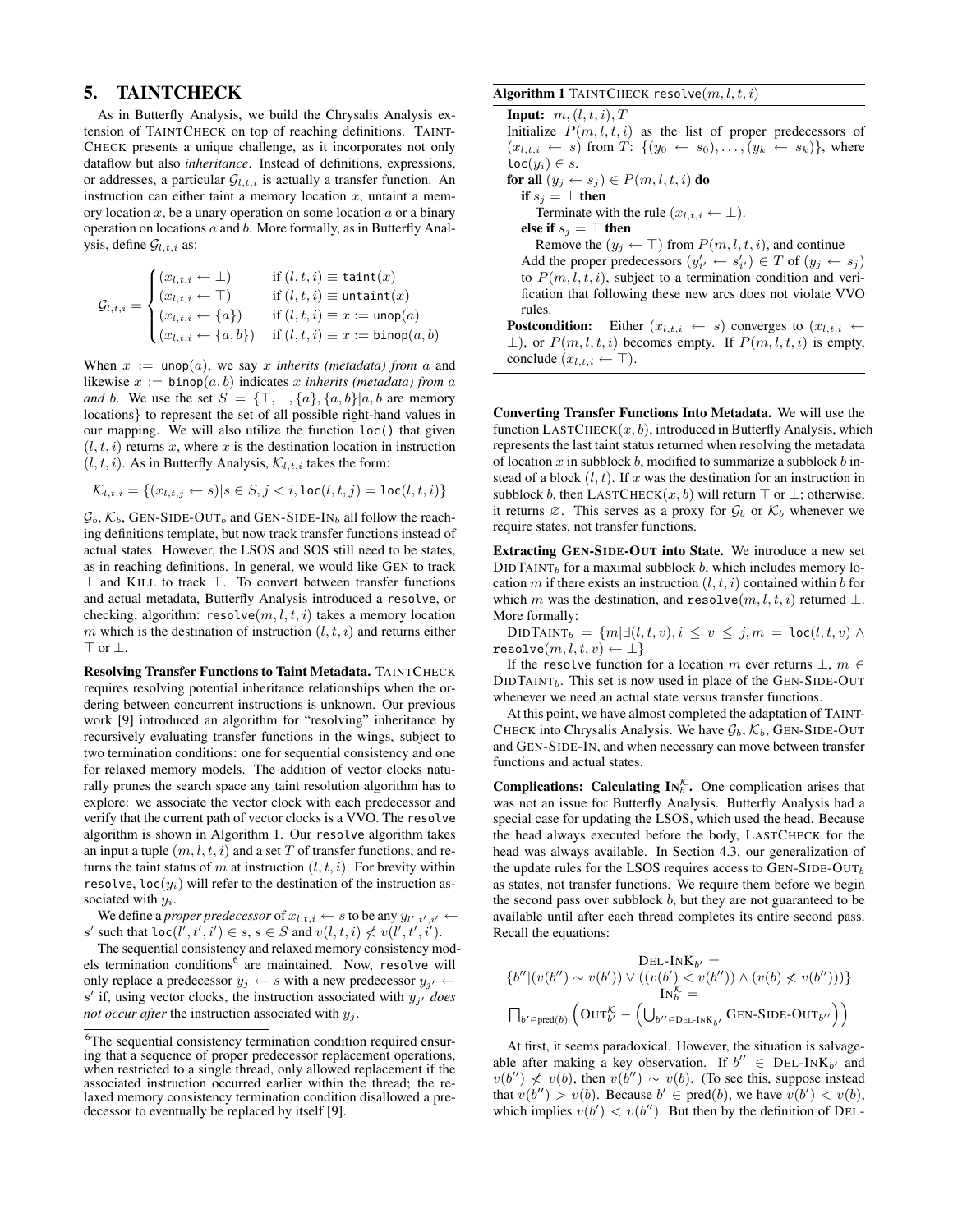INK,  $v(b) \nless v(b'')$ , a contradiction.) In other words, when we first need to calculate  $IN_b^{\mathcal{K}}$  before the second pass over block b, if not all of the actual  $\text{DIDTAINT}_{b^{\prime\prime}}$  are available, at least the transfer functions are; and we will use them in the resolve process. As long as our resolve process is accurate, our second pass will still be accurate.

However, there is another use of  $\text{IN}_{b}^{\mathcal{K}}$  and  $\text{OUT}_{b}^{\mathcal{K}}$ , namely, seeding the next epoch's initial  $IN^{\mathcal{K}}$  for the same thread. To fix this, we make a second observation: All of the subblocks in epoch  $l^+$  had correct and complete DIDTAINT sets available once their second pass was completed. Starting from the initial seed values of  $IN^{\mathcal{K}}$ for the first subblock of epoch  $l$  in each thread, we can recompute IN<sup>K</sup> and OUT<sup>K</sup> for all subblocks so that the next sliding window can proceed. While not every subblock from epoch  $l + 1$  will have a DIDTAINT set ready, all subblocks (and their GEN-SIDE-OUT) in epoch  $l + 1$  remain available in the next sliding window.

**Updating State.** Once we have LASTCHECK $_b$  and DIDTAINT $_b$  as the state proxies for  $\mathcal{G}_b$ ,  $\mathcal{K}_b$ , GEN-SIDE-OUT<sub>b</sub> and GEN-SIDE-IN<sub>b</sub>, we can calculate  $\mathcal{G}_l$ ,  $\mathcal{K}_l$  and  $SOS_l$ , using the same SOS update rules as reaching definitions. With  $IN_b^{\mathcal{K}}$ ,  $OUT_b^{\mathcal{K}}$ ,  $IN_b^{\mathcal{G}}$  and  $OUT_b^{\mathcal{G}}$ , we can compute the LSOS.

THEOREM 7. If resolve *returns*  $(x_{l,t,i} \leftarrow \top)$ *, then there is no valid vector ordering of the instructions in epochs*  $[0,(l+1)+]$ *such that*  $x$  *is*  $\perp$  *at instruction*  $(l, t, i)$ *.* 

PROOF SKETCH. Suppose there were a VVO such that  $x_{i,t,i} \leftarrow$  $\perp$  at instruction  $(l, t, i)$ . This implies a finite sequence of transfer functions  $f$  such that the associated instructions in order would (a) taint  $x$  and (b) obey all vector orderings. Our resolve algorithm will follow all valid vector orderings, so it would have discovered the  $x_{l,t,i} \leftarrow \perp$  and returned  $\perp$ , a contradiction.  $\Box$ 

It follows that any error detected by the original TAINTCHECK on a valid execution ordering for a given machine (with a memory model that at least obeys intra-thread dependences and supports cache coherence) will also be flagged by Chrysalis Analysis.

# 6. EVALUATION AND RESULTS

We now present our preliminary experimental evaluation of TAINT-CHECK comparing the precision and performance of our TAINT-CHECK implementation in Chrysalis Analysis to our implementation in Butterfly Analysis. Both the Chrysalis Analysis and Butterfly Analysis implementations of TAINTCHECK are new for this work.

# 6.1 Experimental Setup

Chrysalis Analysis, like Butterfly Analysis, is general purpose and can be implemented using a variety of dynamic analysis frameworks, including those based on binary instrumentation [3, 11, 14]. We built Chrysalis Analysis on top of the *Log-Based Architectures* (LBA) framework [4]. In LBA, every application thread is monitored by a dedicated lifeguard thread running on a core distinct from the application; as the application executes, a dynamic instruction trace is captured and transported to the lifeguard through a log that resides in the last-level on-chip cache. LBA itself is modeled using the Simics [23] full-system simulator.

We implemented a word-granularity version of TAINTCHECK in both Chrysalis and Butterfly Analyses. Some conservative assumptions were made in the resolve algorithm, such as setting a threshold for how many predecessors (set at 1024) we will follow before cutting off the resolve algorithm and conservatively tainting the destination. We tested our implementation on four Splash-2

Table 2: Splash-2 [25] benchmarks used in evaluation

| Benchmark     | Inputs                                           |  |  |
|---------------|--------------------------------------------------|--|--|
| <b>BARNES</b> | 512 bodies                                       |  |  |
| FFT           | $\overline{m} = 14(2^{14} \text{ sized matrix})$ |  |  |
| <b>FMM</b>    | 512 bodies                                       |  |  |
| Н             | Matrix size: $128 \times 128$ , $b = 16$         |  |  |

Table 3: Simulator Parameters used in evaluation

| <b>Simulation Parameters</b> |                                                  |  |  |  |
|------------------------------|--------------------------------------------------|--|--|--|
| Cores                        | $\{4, 8\}$ cores                                 |  |  |  |
| Application/Lifeguard        | $\{2/2, 4/4\}$ Threads                           |  |  |  |
| $L1-I, L1-D$                 | 64KB                                             |  |  |  |
| ГЭ                           | ${2MB, 4MB}$                                     |  |  |  |
| Epoch boundaries             | Insert every 8K instructions/thread (on average) |  |  |  |

Table 4: Potential errors reported by our lifeguard. Two configurations are shown, each with a Butterfly and Chrysalis implementation.

|               | 4-core    |           | 8-core           |           |  |
|---------------|-----------|-----------|------------------|-----------|--|
|               | Butterfly | Chrysalis | <b>Butterfly</b> | Chrysalis |  |
| <b>BARNES</b> |           |           | 38               |           |  |
| <b>FFT</b>    |           |           |                  |           |  |
| FMM           | 62        |           | 93               | ר ו       |  |
| LН            |           |           | 10               |           |  |
| Total         | Q٦        |           |                  |           |  |

benchmarks [25], shown in Table 2, where we synthetically tainted the benchmarks' input data. We tested two different configurations for both Butterfly and Chrysalis Analysis, shown in Table 3. To capture happens-before arcs, we leveraged the wrapper for shared library calls used by LBA [4] and generated vector clocks on the producer side, which were communicated to the lifeguard cores via the log.

Our prior work on Butterfly Analysis [9], focusing on ADDR-CHECK $<sup>8</sup>$  as a lifeguard, assumed pointers to memory in the bench-</sup> marks tested were properly allocated and thus any reported errors were false positives. In contrast, our new TAINTCHECK tool reports *potential errors*. Due to the introduction of synthetic tainting, true positives are possible if taint flows from a synthetically tainted address to a jump target, for example. Accordingly, we treat the total number of potential errors reported as a ceiling for false positives encountered. The reduction in potential errors in our results comparing the Butterfly and Chrysalis precision numbers is entirely due to Butterfly reporting false positives due to the lack of happensbefore arcs. The current Chrysalis implementation can only report potential errors, and not distinguish between false and true positives.

#### 6.2 Results

The primary motivation for Chrysalis Analysis was improved precision relative to Butterfly Analysis. As shown in Table 4, precision in TAINTCHECK improved significantly compared to Butterfly Analysis for all benchmarks and both configurations (4- and

 $7$ We used LBA to generate and communicate epoch boundaries, inserting epoch boundaries after hn instructions had been executed by the entire application, where  $n$  is the number of application threads; h was set at 8K for these experiments.

<sup>8</sup>The extension of ADDRCHECK to Chrysalis Analysis appears in Appendix B.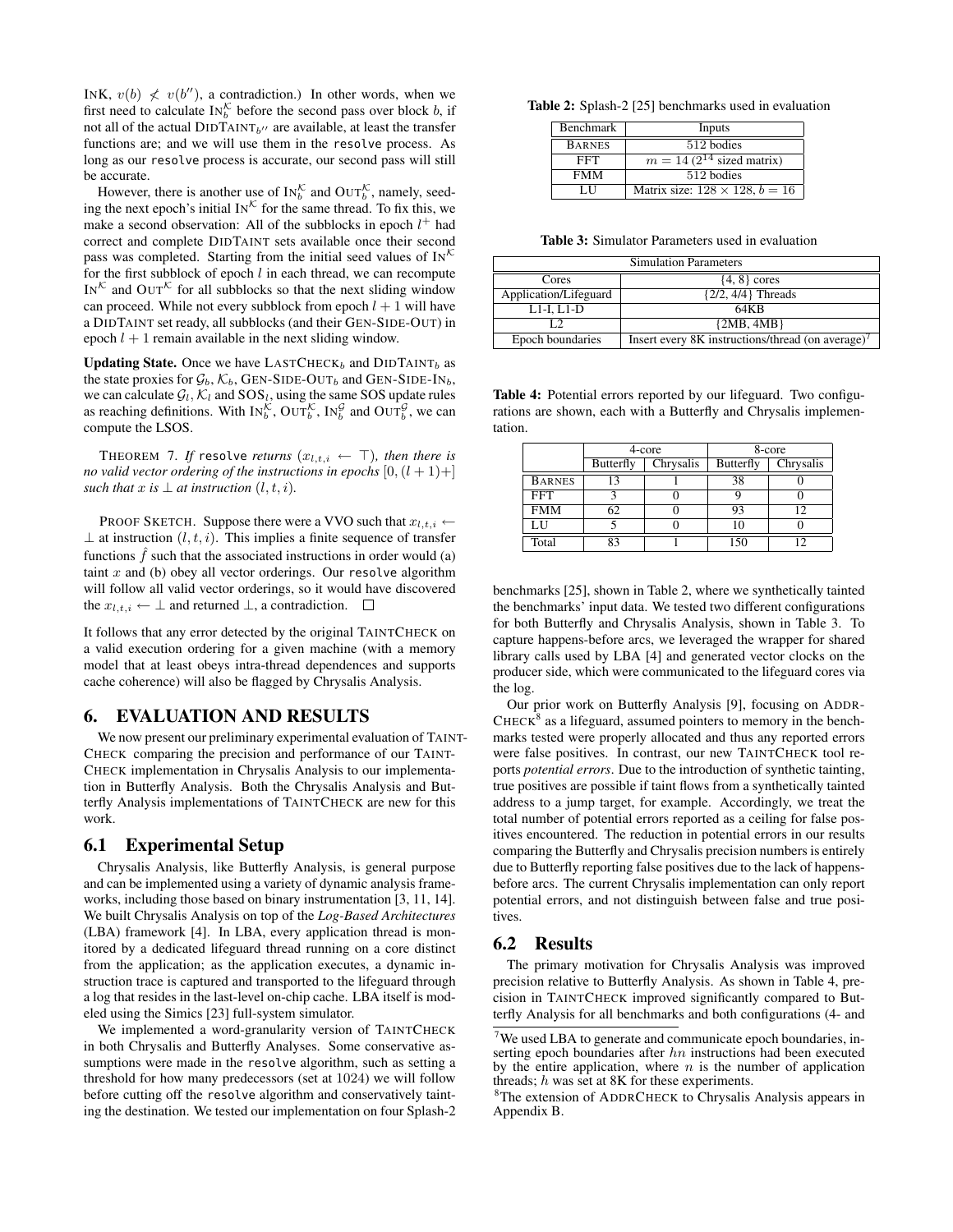

Figure 4: Chrysalis Analysis, normalized to Butterfly Performance.

8-core). Some false positives were possible in our implementation of TAINTCHECK as we made several conservative decisions in both the Chrysalis and Butterfly Analysis implementations, such as fixing a threshold for exploring predecessors in resolve, tracking taint status at word (instead of byte) granularity, and using synthetic tainting. Conservative decisions made in situations such as Figure 1(c), when there is not enough ordering information to precisely determine taint status, could also lead to a memory address being falsely tainted.

For the 4-core configuration, Chrysalis Analysis reports only one potential error across all benchmarks, on the BARNES run. The equivalent Butterfly Analysis 4-core BARNES run has 13 potential errors. On the 8-core configuration, the only Chrysalis Analysis run to report potential errrors is FMM. Its Butterfly Analysis counterpart has 93 potential errors, compared to 12 for Chrysalis, approximately a 7.8x reduction in false positives. The potential errors in the 8-core Chrysalis FMM run correspond primarily to starting and exiting a thread as well as pthread\_mutex\_lock. Note that the implementation of the high-level synchronization primitives that we capture cannot themselves be protected by the same high-level synchronization, so we may miss some arcs that would prevent races. *Over all benchmarks and configurations, Chrysalis Analysis improved precision by a factor of 17.9x relative to Butterfly Analysis.*

Next, we examine the performance overheads of Chrysalis Analysis relative to Butterfly Analysis. Across all benchmarks, the slowdowns range from 1.5x to less than 2.6x. Over all benchmarks and configurations, the geometric mean slowdown is approximately 1.9x. This is not an unreasonable tradeoff; an average of less than two-fold slowdown in exchange for a drastic improvement in precision. For BARNES, FFT, and FMM, the slowdowns remain fairly constant when comparing the 8-core configuration to the 4-core configuration, indicating that the Chrysalis Analysis implementation is scaling at the same rate as the Butterfly Analysis tool. There is an increase in overhead for the 8-core LU, but even in this case its overheads are still less than 2.6x.

Because our prototype of Chrysalis Analysis was intended to be a proof-of-concept rather than a highly tuned piece of software, we believe that the results shown in Figure 4 are conservative.

# 7. CONCLUSION

To retain the advantages of Butterfly Analysis while reducing the number of false positives, we have proposed and evaluated *Chrysalis Analysis*, which incorporates happens-before information from explicit software synchronization. Our implementation of the TAINT-CHECK lifeguard demonstrates that Chrysalis Analysis reduces the number of false positives by 17.9x while increasing lifeguard overhead by an average of 1.9x.

Future work will focus on isolating actual errors from possible

errors (where not enough information is known), further reducing false positives, and optimizing the implementation to reduce its overheads.

### 8. ACKNOWLEDGMENTS

This research was funded in part by the Intel Science and Technology Center for Cloud Computing, an Intel PhD Fellowship and by a grant from the National Science Foundation. The second author contributed to this work while with Intel Labs Pittsburgh.

#### References

- [1] R. Baldoni and M. Klusch. Fundamentals of Distributed Computing: A Practical Tour of Vector Clock Systems. *IEEE Distributed Systems Online*, 3, February 2002.
- [2] M. D. Bond, K. E. Coons, and K. S. McKinley. PACER: Proportional Detection of Data Races. In *PLDI*, 2010.
- [3] D. Bruening. *Efficient, Transparent, and Comprehensive Runtime Code Manipulation*. PhD thesis, MIT, 2004.
- [4] S. Chen, M. Kozuch, T. Strigkos, B. Falsafi, P. B. Gibbons, T. C. Mowry, V. Ramachandran, O. Ruwase, M. Ryan, and E. Vlachos. Flexible Hardware Acceleration for Instruction-grain Program Monitoring. In *ISCA*, 2008.
- [5] M. Christiaens and K. De Bosschere. Accordion Clocks: Logical Clocks for Data Race Detection. In *Euro-Par 2001 Parallel Processing*, 2001.
- J. Chung, M. Dalton, H. Kannan, and C. Kozyrakis. Thread-Safe Dynamic Binary Translation using Transactional Memory. In *HPCA*, 2008.
- [7] C. Flanagan and S. N. Freund. Adversarial Memory for Detecting Destructive Races. In *PLDI*, 2010.
- [8] C. Flanagan and S. N. Freund. FastTrack: Efficient and Precise Dynamic Race Detection. In *PLDI*, 2009.
- [9] M. L. Goodstein, E. Vlachos, S. Chen, P. B. Gibbons, M. A. Kozuch, and T. C. Mowry. Butterfly Analysis: Adapting Dataflow Analysis To Dynamic Parallel Monitoring. In *ASPLOS*, 2010.
- [10] H. Kannan. Ordering Decoupled Metadata Accesses in Multiprocessors. In *MICRO*, 2009.
- [11] C.-K. Luk, R. Cohn, R. Muth, H. Patil, A. Klauser, G. Lowney, S. Wallace, V. J. Reddi, and K. Hazelwood. Pin: Building Customized Program Analysis Tools with Dynamic Instrumentation. In *PLDI*, 2005.
- [12] A. Muzahid, D. Suárez, S. Qi, and J. Torrellas. SigRace: Signature-Based Data Race Detection. In *ISCA*, 2009.
- [13] N. Nethercote. *Dynamic Binary Analysis and Instrumentation*. PhD thesis, U. Cambridge, 2004. http://valgrind.org.
- [14] N. Nethercote and J. Seward. Valgrind: A Framework for Heavyweight Dynamic Binary Instrumentation. In *PLDI*, 2007.
- [15] N. Nethercote and J. Seward. Valgrind: A Program Supervision Framework. *Electronic Notes in Theoretical Computer Science*, 89 (2), 2003.
- [16] J. Newsome and D. Song. Dynamic Taint Analysis for Automatic Detection, Analysis, and Signature Generation of Exploits on Commodity Software. In *NDSS*, 2005.
- [17] S. Savage, M. Burrows, G. Nelson, P. Sobalvarro, and T. Anderson. Eraser: A Dynamic Race Detector for Multi-threaded Programs. *ACM Transactions on Computer Systems*, 15(4), 1997.
- [18] K. Serebryany and T. Iskhodzhanov. ThreadSanitzer Data Race Detection in Practice. In *WBIA*, 2009.
- [19] M. Singhal and A. Kshemkalyani. An efficient implementation of vector clocks. *Inf. Process. Lett.*, 1992.
- [20] SUN Microsystems, Inc. The SPARC Architecture Manual, 1991. version 8.
- [21] R. E. Tarjan. Fast Algorithms for Solving Path Problems. *Journal of the ACM*, 28(3), 1981.
- [22] G. Venkataramani, I. Doudalis, Y. Solihin, and M. Prvulovic. FlexiTaint: A Programmable Accelerator for Dynamic Taint Propagation. In *HPCA*, 2008.
- [23] Virtutech Simics. http://www.virtutech.com/.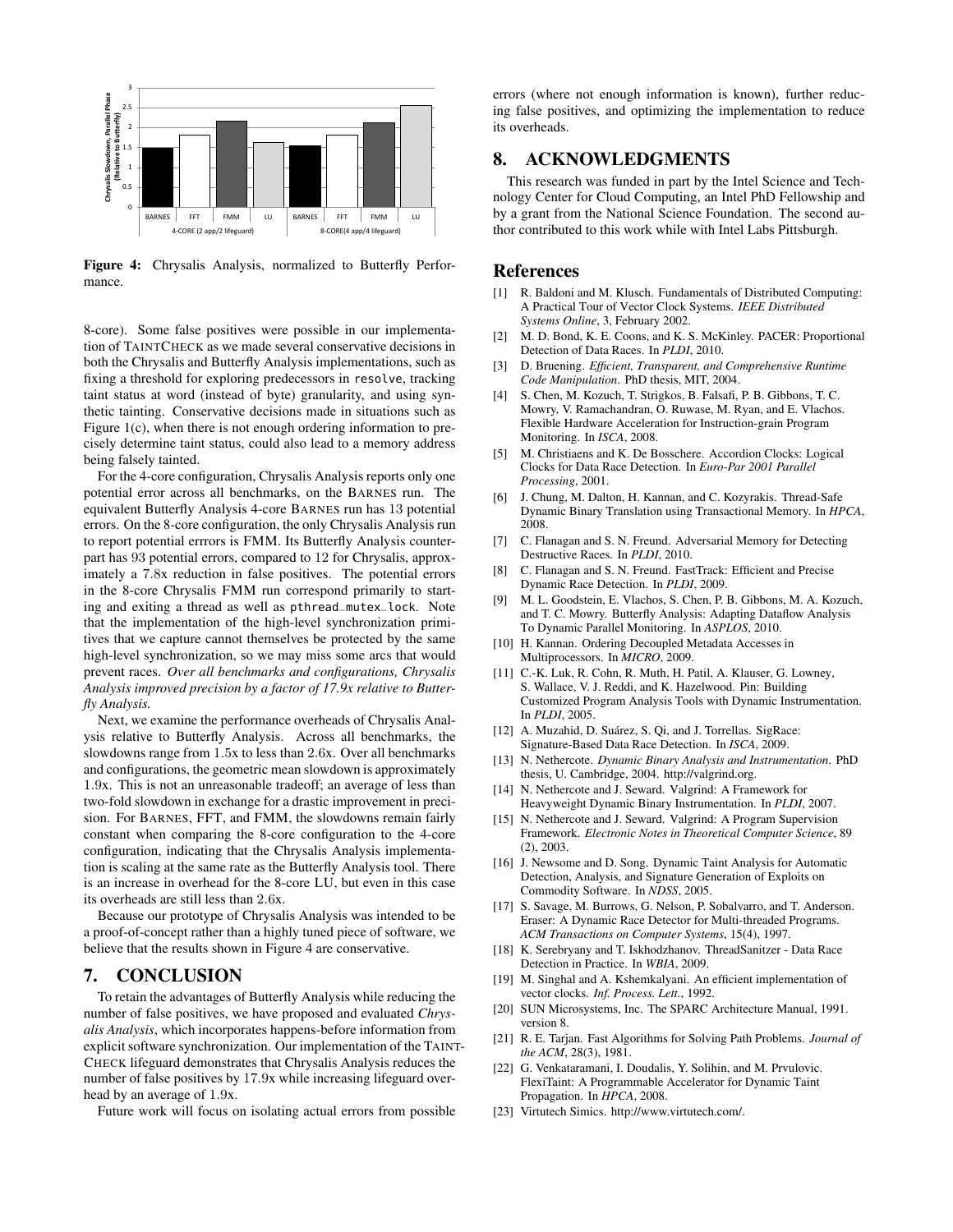- [24] E. Vlachos, M. L. Goodstein, M. A. Kozuch, S. Chen, B. Falsafi, P. B. Gibbons, and T. C. Mowry. ParaLog: Enabling and Accelerating Online Parallel Monitoring of Multithreaded Applications. In *ASPLOS*, 2010.
- [25] S. C. Woo, M. Ohara, E. Torrie, J. P. Singh, and A. Gupta. The SPLASH-2 Programs: Characterization and Methodological Considerations. In *ISCA*, 1995.
- [26] Y. Yu, T. Rodeheffer, and W. Chen. RaceTrack: Efficient Detection of Data Race Conditions via Adapative Tracking. In *SOSP*, 2005.

# APPENDIX

### A. AVAILABLE EXPRESSIONS

The adaptation of Available Expressions to Chrysalis Analysis proceeds in a similar manner to Reaching Definitions, with the roles of  $G$  and  $K$  reversed. We will show the equations for  $G$  and  $K$  at all granularities, or state when they are equivalent to Reaching Definitions. Due to the strong similarity, when proofs are equivalent up to refactoring  $\mathcal G$  and  $\mathcal K$ , references to the corresponding proofs are provided instead of duplicating them.

# A.1 Gen and Kill equations

**Instruction Level.** Let  $\mathcal{G}_{l,t,i} = \{e\}$  if instruction  $(l, t, i)$  generates expression e. Let  $\mathcal{K}_{l,t,i} = \{e | (l, t, i) \text{ kills } e\}$  (e.g.,  $(l, t, i)$  may redefine e's terms).

Maximal Subblock-Level. The equations for dataflow at the maximal subblock level are equivalent to those of Reaching Definitions.

Kill-Side-Out/Kill-Side-In. We define KILL-SIDE-OUT $_b$ , the ana $log$  of GEN-SIDE-OUT<sub>b</sub> in Reaching Definitions. As in Reaching Definitions, we now have KILL-SIDE-OUT<sub>b</sub> and KILL-SIDE-IN<sub>b</sub> at the maximal subblock level. For maximal subblock  $b = (l, t, (j, k))$ :

KILL-SIDE-OUT<sub>b</sub> = 
$$
\bigcup_{j \leq i \leq k} \mathcal{K}_{l,t,i}
$$
  
KILL-SIDE-IN<sub>b</sub> =  $\bigcup_{\{b'|v(b') \sim v(b)\}} \text{KILL-SIDE-OUT}_{b'}$ 

Epoch-Level. In defining the epoch-level sets necessary for Available Expressions, we reuse the sets  $MB_l$ , AFTER<sub>b</sub>, and NBEFORE<sub>b</sub> defined in Section 4.1. For an epoch  $l$  and maximal subblocks  $b \in MB_{1+}$ , the epoch-level summaries are:

$$
\mathcal{K}_{l} = \bigcup_{\{b \mid b \in MB_{l^{+}}\}} \left( \mathcal{K}_{b} - \bigcup_{b' \in \text{after}_b} \mathcal{G}_{b'} \right)
$$

$$
\mathcal{G}_{l} = \bigcup_{\{b \mid b \in MB_{l^{+}}\}} \left( \mathcal{G}_{b} - \bigcup_{\{b' \mid b' \in \text{NEFORE}_{b}\}} \mathcal{K}_{b'} \right)
$$

Once more, the roles of  $K$  and  $G$  are reversed compared to Reaching Definitions. This correspondence is evident in the correctness results we obtain for available expressions. The proofs to Lemmas 8 and 9 are quite similar to those of Lemmas 2 and 1, respectively, with the roles of  $G$  and  $K$  reversed. They are provided for completeness.

LEMMA 8. If  $e \in \mathcal{G}_l$  then  $\forall$  *valid vector orderings* O *of the instructions in*  $l-1$  *through*  $l^+$ *, e*  $\in \mathcal{G}(O)$ *.* 

PROOF. Suppose  $e \in \mathcal{G}_l$ . Then there must exist an instruction  $(l, t, k)$  in a maximal subblock b such that  $e \in \mathcal{G}_b$  and for all subblocks b' such that  $v(b) \sim v(b')$  or  $v(b) < v(b')$ ,  $e \notin \mathcal{K}_{b'}$ . This follows from  $e \in \mathcal{G}_l$ . Consider any VVO O.

Consider the *suffix* of O beginning with instruction  $(l, t, k)$ . By definition of VVO, the only instructions that can follow  $(l, t, k)$ are other instructions in  $b$  (while respecting data dependences), and instructions belonging to any maximal subblock  $\overline{b}'$  which is concurrent with or strictly after  $b$ . We have shown that for such  $b'$ ,  $e \notin \mathcal{K}_{b'}$ , implying either  $b'$  never kills  $e$  or any kill of  $e$  in  $b'$  is

followed by a subsequent generate of  $e$  also in  $b'$ . Applying the definition of VVO, if a generate of  $e$  in  $b'$  is followed by a kill of  $e$  in  $b'$ , this would be reflected in  $O$ . In particular, it is also reflected in the suffix beginning with  $(l, t, k)$ . Thus, for the suffix of O beginning with  $(l, t, k)$ , if e is killed at all, it is guaranteed to be followed by a generate of  $e$ . So any kill of  $e$  in  $O$  either occurs strictly before  $(l, t, k)$  or else is followed by a generate of e. Either way, e reaches the end of O, thus  $e \in \mathcal{G}(O)$ .  $\square$ 

LEMMA 9. *If* ∃ *a valid vector ordering* O *of the instructions in*  $l^+$  such that  $e \in \mathcal{K}(O)$  then  $e \in \mathcal{K}_l$ .

PROOF. First, there must exist an instruction  $(l, t, i)$  in O such that  $(l, t, i)$  kills e and no subsequent instruction in O generates e. This follows from  $e \in \mathcal{K}(O)$ . This implies there is no instruction  $(l', t', i')$  such that  $e \in \mathcal{G}_{(l', t', i')}$  and  $v(l, t, i) < v(l', t', i')$  (by definition of VVO). Then let  $b$  be the maximal subblock containing  $(l, t, i)$ . We know that  $e \in \mathcal{K}_b$  (by construction) and that  $e \notin$  $\bigcup_{b' \in \text{after}_b} \mathcal{G}_{b'},$  so  $e \in \mathcal{K}_l$ .

### A.2 Strongly Ordered State

The equation for computing  $SOS_l$  is unchanged from Reaching Definitions (Section 4.2); the differences are captured in the new equations for  $\mathcal{G}_l$  and  $\mathcal{K}_l$ . However, the correctness result we prove varies slightly compared to Reaching Definitions, reflecting the differences between showing the existence of an interleaving where a property holds (Reaching Definitions) and showing that a property holds across all interleavings (Available Expressions).

THEOREM 10. If  $e \in SOS_{l+2}$  then for all valid vector order*ings*  $O_l$  *of instructions in epochs*  $[0, l^+]$ *,*  $e \in \mathcal{G}(O_l)$ *.* 

PROOF. Our proof will proceed by induction on  $l$ . In the base case of  $l = 0$ , we have  $e \in SOS_2 = \mathcal{G}_0$ . Applying Lemma 8 proves the base case. Now assume the lemma is true for all  $l < j$ , and show for  $l = j$ . Suppose  $e \in SOS_{l+2}$ . Then either  $e \in \mathcal{G}_l$  or  $e \in SOS_{l+1} - \mathcal{K}_{l}$ .

- $e \in \mathcal{G}_l$ : We need a slight generalization of Lemma 8. Consider any VVO  $O_l$  of epochs  $[0, l^+]$ . Again, there exists an instruction  $(l, t, k)$  in a maximal subblock  $b, e \in \mathcal{G}_{l,t,k}$ , such that  $\forall b'$ where  $v(b) \sim v(b')$  or  $v(b) < v(b')$ ,  $e \notin \mathcal{K}_{b'}$ . We again consider the suffix of  $O_l$  beginning at  $(l, t, k)$ , and reach the same conclusion as Lemma 8. So  $e \in \mathcal{G}(O_l)$ .
- $e \in SOS_{l+1} \mathcal{K}_l$ : Both  $e \in SOS_{l+1}$  and  $e \notin \mathcal{K}_l$  hold. Consider any VVO  $O_l$  of epochs  $[0, l^+]$ . Let  $O'$  be the restriction of  $O_l$  to epochs  $[0,(l - 1)^+]$ . Applying the inductive hypothesis, we know that  $e \in \mathcal{G}(O')$ . There must be some instruction  $(l', t, k)$  in O' such  $e \in \mathcal{G}_{l', t, k}$  and no instruction after  $(l', t, k)$  in O' kills e. We now return to  $O_l$ , and consider the suffix of  $O_l$  beginning with  $(l', t, k)$ . The difference in the two suffixes must be solely made up of instructions from  $l^+$ . By the contrapositive of Lemma 9, we know that no VVO O'' of instructions in  $l^+$  can kill e. It follows that no suffix of

 $O''$  can kill e. Integrating a suffix of  $O''$  which does not kill e with the suffix of O' beginning with  $(l', t, k)$  (also composed of instructions which do not kill  $e$ ) cannot kill  $e$ , so the suffix beginning at  $(l', t, k)$  in  $O_l$  must generate  $e$ ; thus  $e \in \mathcal{G}(O_l)$ .

 $\Box$ 

# A.3 Local Strongly Ordered State

**LSOS: Representing K**ILL As **Transfer Functions.** The  $\mathrm{OUT}^\mathcal{K}_b/\mathrm{IN}^\mathcal{K}_b$ sets in Available Expressions strongly correspond to  $\text{OUT}_{b}^{\mathcal{G}}/\text{IN}_{b}^{\mathcal{G}}$  in Reaching Definitions. As in Reaching Definitions, the meet operator ( $\Box$ ) for Available Expressions is union(∪). These represent the